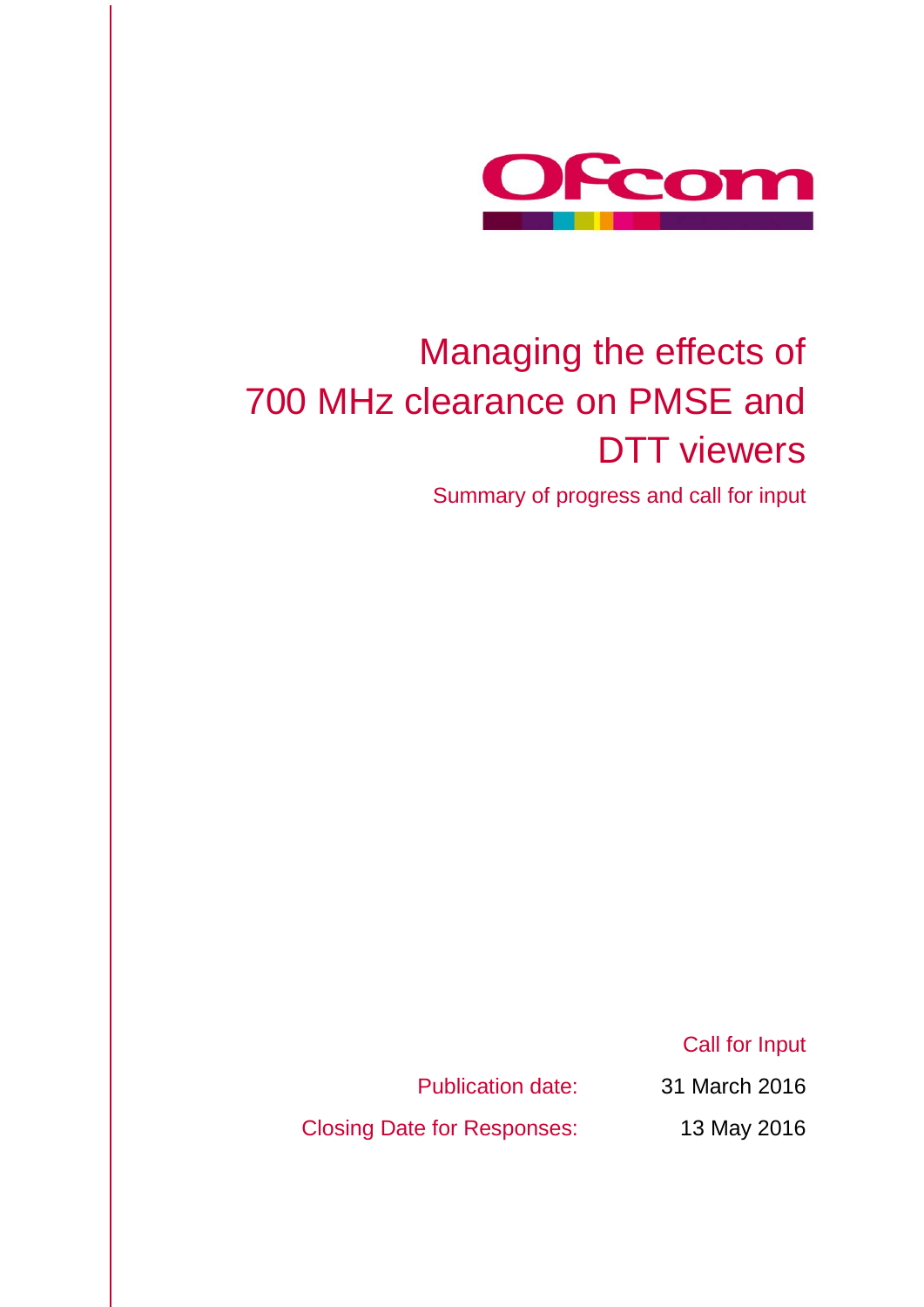# About this document

In November 2014 we decided to make some changes to the frequencies Digital Terrestrial Television and wireless microphones use in order to make valuable spectrum in the 700 MHz band available for mobile data.

This will deliver significant net benefits, including benefits to citizens and consumers. However, the process will also have a number of effects on DTT viewers and users of wireless microphones.

For the vast majority of viewers the only effect of the change will be that they need to retune their television – a process most people find easy. Nonetheless, a small minority will need to replace their aerials or pay for an installer to point them in a different direction. In addition, the change will mean that some people need to replace their wireless microphones.

Government is considering whether there is a case for making public funding available to support viewers and wireless microphone owners with these changes. In order to aid its thinking on this matter, it has requested advice from Ofcom on the effects the changes will have on stakeholders, the options for addressing these effects and the associated costs.

The purpose of this document is to gather information to inform this advice. The document asks for stakeholder input on a range of questions about the effect the change will have on DTT viewers and wireless microphone owners.

We would particularly welcome responses from groups that might be affected by change of use of the 700 MHz band – for example, DTT viewers, consumer groups, wireless microphones owners as well as interested industry bodies.

In addition to the questions asked in this document, we also invite PMSE (Programme Making and Special Events) stakeholders that are likely to be affected by clearance to fill in a separate financial questionnaire found here. Information submitted in this questionnaire will be treated as strictly confidential and will only be presented to Government in anonymised and aggregate form, without individual respondents being identified.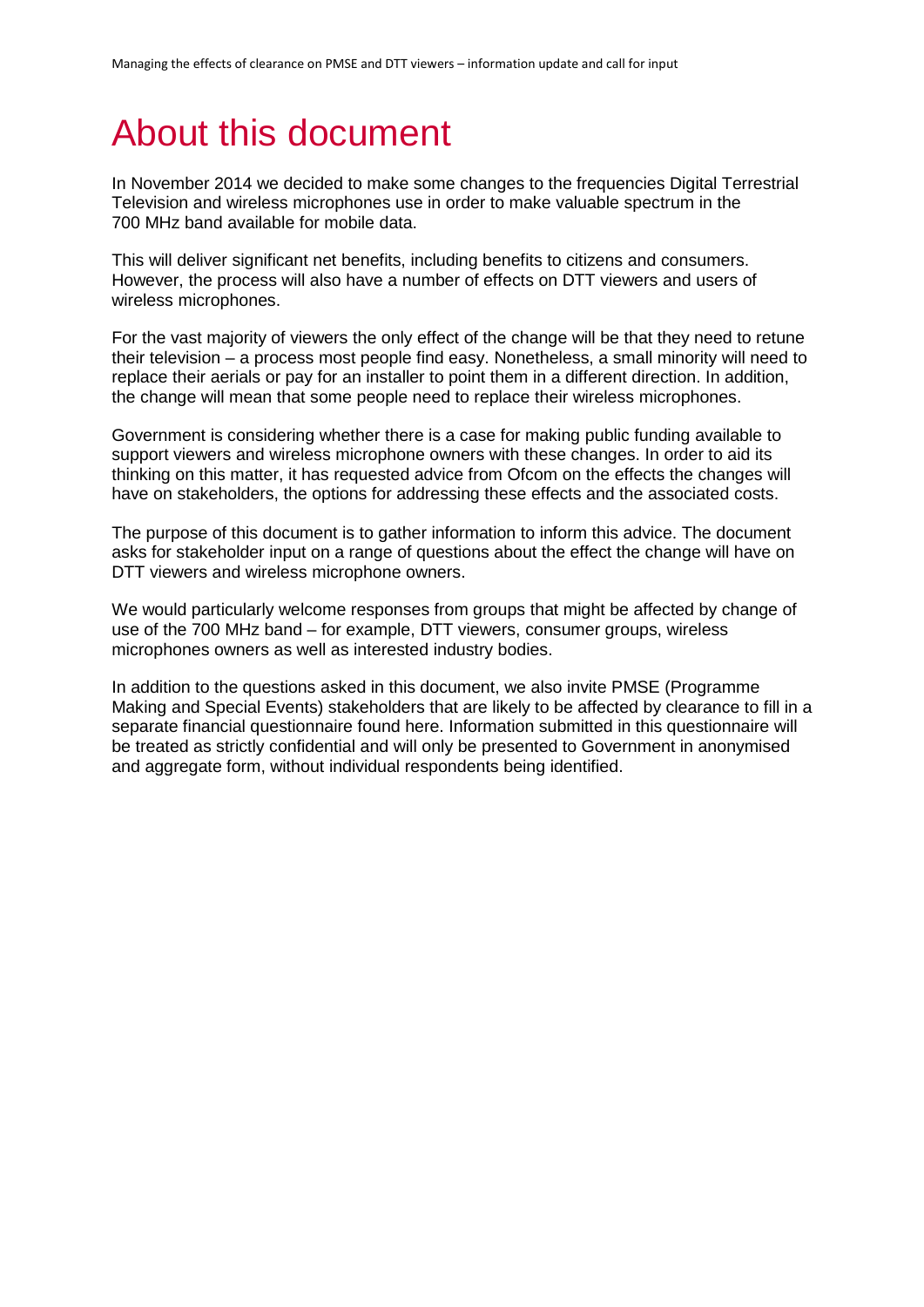# **Contents**

| <b>Section</b> |                                                               | Page |
|----------------|---------------------------------------------------------------|------|
|                | Introduction                                                  |      |
| 2              | Summary of progress with 700 MHz clearance                    | 3    |
| 3              | <b>DTT Viewer Support</b>                                     |      |
| 4              | The impacts and costs on PMSE users from 700 MHz clearance 18 |      |
| 5              | <b>Next Steps</b>                                             | 22   |

| Annex |                                     | Page |
|-------|-------------------------------------|------|
|       | Responding to this call for input   | 23   |
| 2     | Ofcom's consultation principles     | 25   |
| 3     | Call for input response cover sheet | 26   |
| 4     | Call for input questions            | 28   |
|       |                                     |      |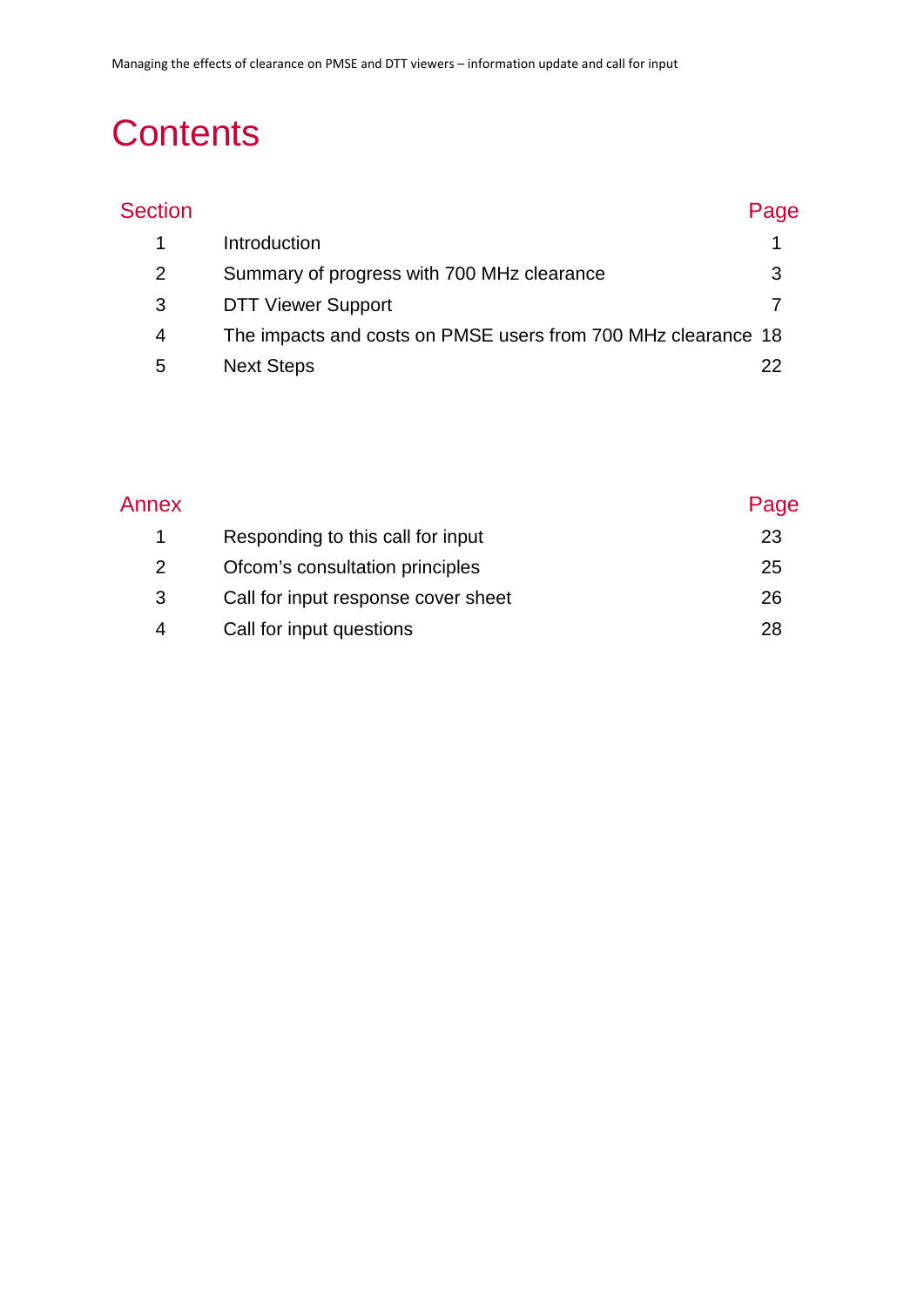### **Section 1**

## <span id="page-3-0"></span>**Introduction**

## **We are clearing DTT and PMSE services from the 700 MHz band and will release the band for mobile data**

- 1.1 Digital Terrestrial Television (DTT), wireless microphones (also known as audio Programme Making and Special Events (PMSE) devices)<sup>[1](#page-3-1)</sup> and White Space Devices (WSDs)<sup>[2](#page-3-2)</sup> currently use the spectrum between 470 and 790 MHz. In November 2014, we published a statement (the '2014 Statement') setting out our decision to change the way part of this spectrum is used and re-allocate the frequencies between 694 MHz and 790 MHz (the '700 MHz band') for mobile data. This change will deliver significant net benefits. $3$
- 1.2 Working with Government, the DTT multiplex operators, Digital UK $4$  and Argiva Transco (the owner of the DTT transmission infrastructure), we have initiated a major programme of work to implement this change (the '700 MHz clearance programme'). The objectives of the programme are:
	- To clear and release the 700 MHz band as soon as practicably possible;
	- To deliver value for money in the use of public funds;
	- To safeguard the ongoing delivery of the benefits DTT provides;
	- To avoid undue disruption to DTT viewers; and
	- To safeguard the ongoing delivery of the benefits PMSE provides.
- 1.3 We have set up a grant scheme to fund the costs of modifying DTT transmission infrastructure to enable clearance of the band. In addition, we recently consulted on proposals which would enable us to release the band for mobile data by a target date of Q2 2020.

### **Government will take a view on support for DTT viewers and PMSE users that are affected by this change following this call for input**

1.4 For the vast majority of DTT viewers, the 700 MHz clearance programme will simply mean that they need to retune their televisions. However, a small minority (less

<span id="page-3-1"></span> $1$  The term PMSE refers to radio devices (e.g. wireless microphones, in-ear monitors and talk back intercoms) which are used for activities such as broadcasting, newsgathering, community events, theatre productions and concerts.

<span id="page-3-2"></span><sup>2</sup> WSDs are innovative new devices which are able to identify and make use of previously unused gaps in frequency bands.

<span id="page-3-3"></span> $3$  We discuss these benefits in detail in<br>http://stakeholders.ofcom.org.uk/binaries/consultations/700MHz/statement/700-mhz-statement.pdf

<span id="page-3-4"></span>http://stateholders.org.uk/binaries-companters.org.uk/statement/700-max-statement-<br><sup>4</sup> Digital UK is a not for profit company which is owned and operated by the DTT multiplex operators. It carries out a range of activities to support the DTT platform, including coordinating the multiplex operators' engagement in 700 MHz clearance.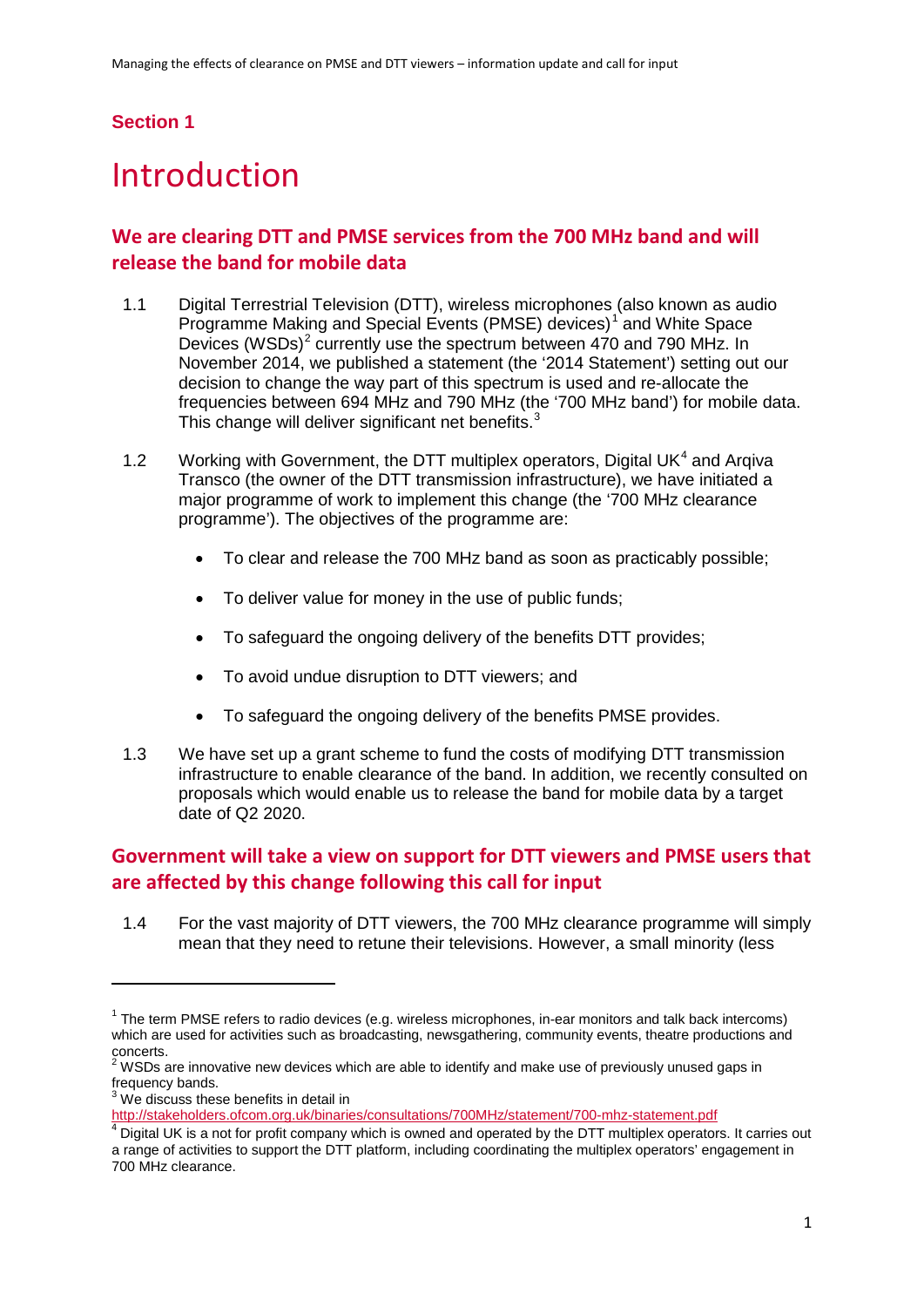than 1%) will also need to replace or re-point their roof-top aerials. In addition, in a very small number of cases viewers might need to fit a filter to their televisions to prevent mobile phone signals from interfering with TV reception. Finally, there could be a very small number of cases in which viewers may need to change TV platform (from DTT to cable or satellite) but, if any such cases were to arise, they would be exceptional and isolated. The programme will also mean that some PMSE users need to replace their equipment with equipment that works at different frequencies.

- 1.5 As set out above, avoiding undue disruption to DTT viewers and safeguarding the ongoing delivery of the benefits PMSE provides are core objectives for the 700 MHz clearance programme. With this in mind, Government is currently considering:
	- What support viewers might require and whether any public funding should be made available to pay for this; and
	- Whether support should be made available to PMSE users that need to replace their equipment as a result of the 700MHz Clearance Programme and, if so, what would be an appropriate level.

## **The purpose of this document is to gather information which will feed into Government's analysis of the options**

- 1.6 Decisions on public funding for viewer support and PMSE equipment changes are a matter for Government. Government has asked Ofcom for advice on the implications of 700 MHz clearance for DTT viewers and PMSE users. It has also asked for advice on measures to mitigate these impacts and any associated costs.
- 1.7 We set out our assessment of the viewer costs and PMSE equipment replacement costs associated with 700 MHz clearance in the 2014 Statement. We want to refine this assessment in advance of providing final advice to Government. The purpose of this call for input is to gather evidence to help us do this.
- 1.8 In section 2 we give a general update on progress with the 700 MHz clearance programme so far. In section 3 we ask for feedback on our assessment of the effects that we anticipate clearance may have on viewers and the costs of mitigating these impacts. In section 4 we discuss our assessment of the costs of clearing PMSE from the 700 MHz band and request evidence from stakeholders as to the effects, including financial ones, that these costs may have on the PMSE sector. Finally, in section 5 we set out our next steps.
- 1.9 We have focussed our discussion of the effect clearance will have on viewers on retuning, aerial changes and platform changes. We do not consider interference from mobile services into DTT in this document.
- 1.10 In order to help us assess the implications for the PMSE sector of 700 MHz clearance, we are asking PMSE stakeholders to fill in a questionnaire that is available here, and email it to 700ClearanceCFI@ofcom.org.uk. This questionnaire asks PMSE users to provide simple financial information which we will use in our assessment. We will treat the information in responses to this questionnaire as strictly confidential. As part of our advice to Government, we will present this information in anonymised and aggregate form, without identifying individual respondents.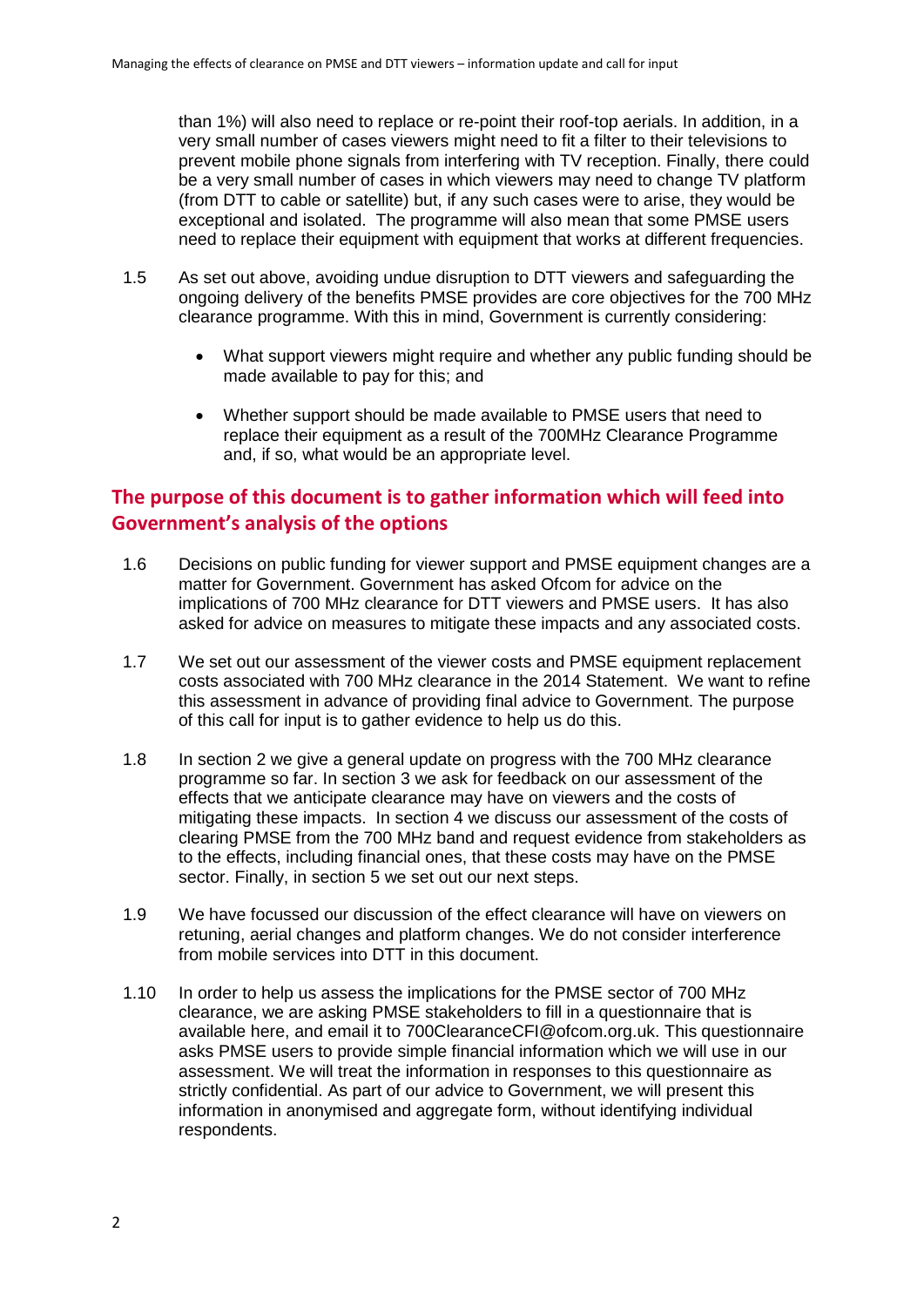## **Section 2**

## <span id="page-5-0"></span>2 Summary of progress with 700 MHz clearance

- 2.1 In this section we provide a summary of progress with the 700 MHz clearance programme since our 2014 Statement. We first focus on the steps we have taken to avoid undue disruption to viewers and safeguard the ongoing delivery of the benefits DTT provides. Then we talk about the actions we have taken to safeguard the ongoing delivery of the benefits PMSE provides. Finally, we provide an update on progress with harmonising the band for mobile data.
- 2.2 In light of our 2014 Statement, we are taking steps to ensure that viewer equipment can operate effectively following 700 MHz clearance
- 2.3 As we have explained above and go on to discuss in more detail in section 3, the 700 MHz clearance programme will affect DTT viewers in different ways. In addition to providing advice to Government on these matters, we are taking pre-emptive action to reduce the number of viewers affected by the clearance programme. There are a number of strands to this:
	- Most aerials sold today are 'wideband' aerials. This means that they are able to receive signals transmitted at any of the frequencies in the spectrum currently used by DTT. However, many older aerials (as well as a small proportion of those aerials sold today) are only designed to receive signals transmitted on a subset of the frequencies DTT uses. These are called grouped aerials. Because of the changes in frequencies associated with the re-plan, a small proportion of grouped aerials will no longer be able to receive TV signals properly following the change. In light of this, we have been engaging with aerial installers and asking them that any aerials they install in future should be wideband. This will reduce the number of viewers that need to replace their aerials when 700 MHz clearance takes place.
	- Following discussions with Ofcom, industry has agreed to make new televisions easier to retune. This will make the retuning process quicker and easier for DTT viewers both for regular changes on the platform (e.g. in channel line-up) and for the 700 MHz clearance programme.
	- The body which sets the technical standards for mobile equipment performance, 3GPP, has decided to impose improved restrictions on emissions from mobile handsets operating in the 700 MHz band. This will further reduce the risk of interference into DTT reception.

## **We have agreed a frequency plan for the main DTT transmitters that safeguards the ongoing delivery of the benefits the platform provides**

2.4 The DTT platform carries a wide range of TV channels. DTT transmitters broadcast a number of signals, called multiplexes, each of which contains multiple TV channels or radio services. Currently, the following multiplexes hold licences to broadcast on the DTT platform: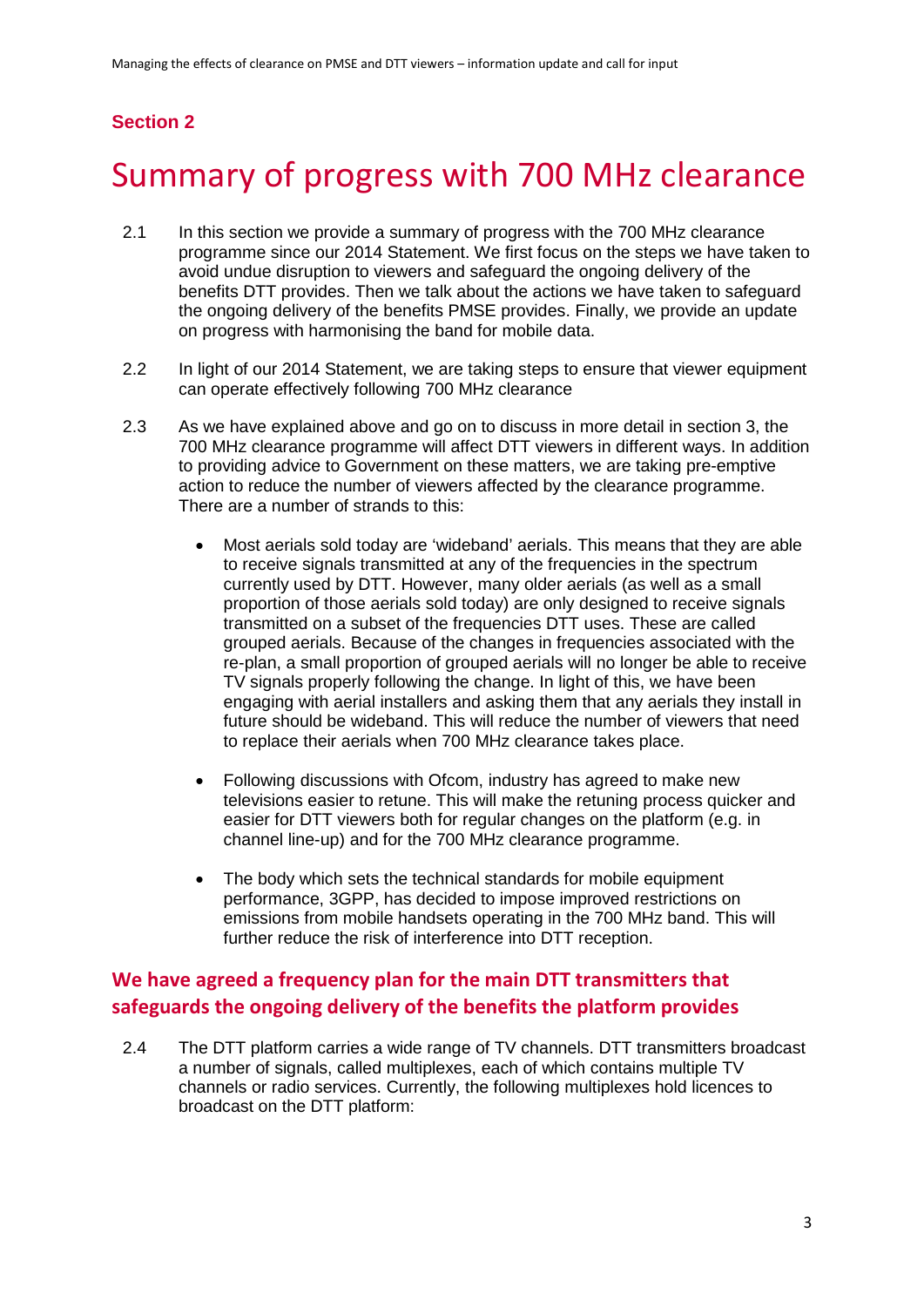- Three PSB multiplexes BBC and D3&4<sup>[5](#page-6-0)</sup> provide these multiplexes. They broadcast from all of the 1156 transmitters in the DTT network and are available to around 98.5% of households. These multiplexes carry a range of PSB services, including the BBC's channels, ITV, ITV2, 3 and 4, Channel 4 and Channel 5. Two of the multiplexes carry Standard Definition ('SD') channels only. One of the multiplexes carries the High Definition ('HD') variants of some of the PSB channels.
- Three commercial multiplexes these are licensed to Argiva and SDN. They broadcast from the largest 80 transmitters achieving coverage of around 90% of households. These carry a wide range of channels including ITV 2+1, 3+1 and 4+1.
- Northern Ireland multiplex one multiplex that broadcasts RTÉ and TG4 services from three transmitters and covers approximately 78% of households in Northern Ireland.
- Local Television Multiplex this broadcasts local TV services in 20 locations across the country. We exp.ect further local services to launch in up to 14 additional locations
- Geographic Interleaved spectrum multiplexes two portions of spectrum that can be used to provide a DTT multiplex in Manchester and Cardiff. The service in Cardiff has not been launched.
- Interim multiplexes In 2013 Ofcom awarded interleaved spectrum in the 600MHz spectrum band (550MHz – 606MHz) to Arqiva on an interim basis by granting a single licence for the establishment of two temporary DTT multiplexes using DVB-T2/MPEG4 technology. These multiplexes have now both launched. They carry a range of HD and SD services and cover around 76% of households.
- 2.5 In order to safeguard the ongoing delivery of the benefits DTT provides we aim to ensure that the platform remains able to deliver:
	- Near-universal coverage for PSB services;
	- Six national multiplexes with coverage broadly matching today;
	- A similar quantity of local TV services to those that the platform is capable of delivering today (including the Manchester and Cardiff GI services); and
	- The services carried on the Northern Ireland multiplex.
- 2.6 In order to achieve these objectives, we are working with the broadcasters to replan the frequencies the DTT network uses. Because radio waves travel across borders it is necessary to agree many of the details of this revised frequency plan with our international neighbours.
- 2.7 Since our 2014 Statement, we have made good progress in doing this. We have now agreed the frequencies that the main DTT transmitters will be able to use following clearance and are starting to work on the plan for the smaller transmitters. Based on the work to date, we remain confident that we will be able to meet the coverage objectives set out above.

<span id="page-6-0"></span> $5$  D3&4 is a joint venture between ITV and Channel 4.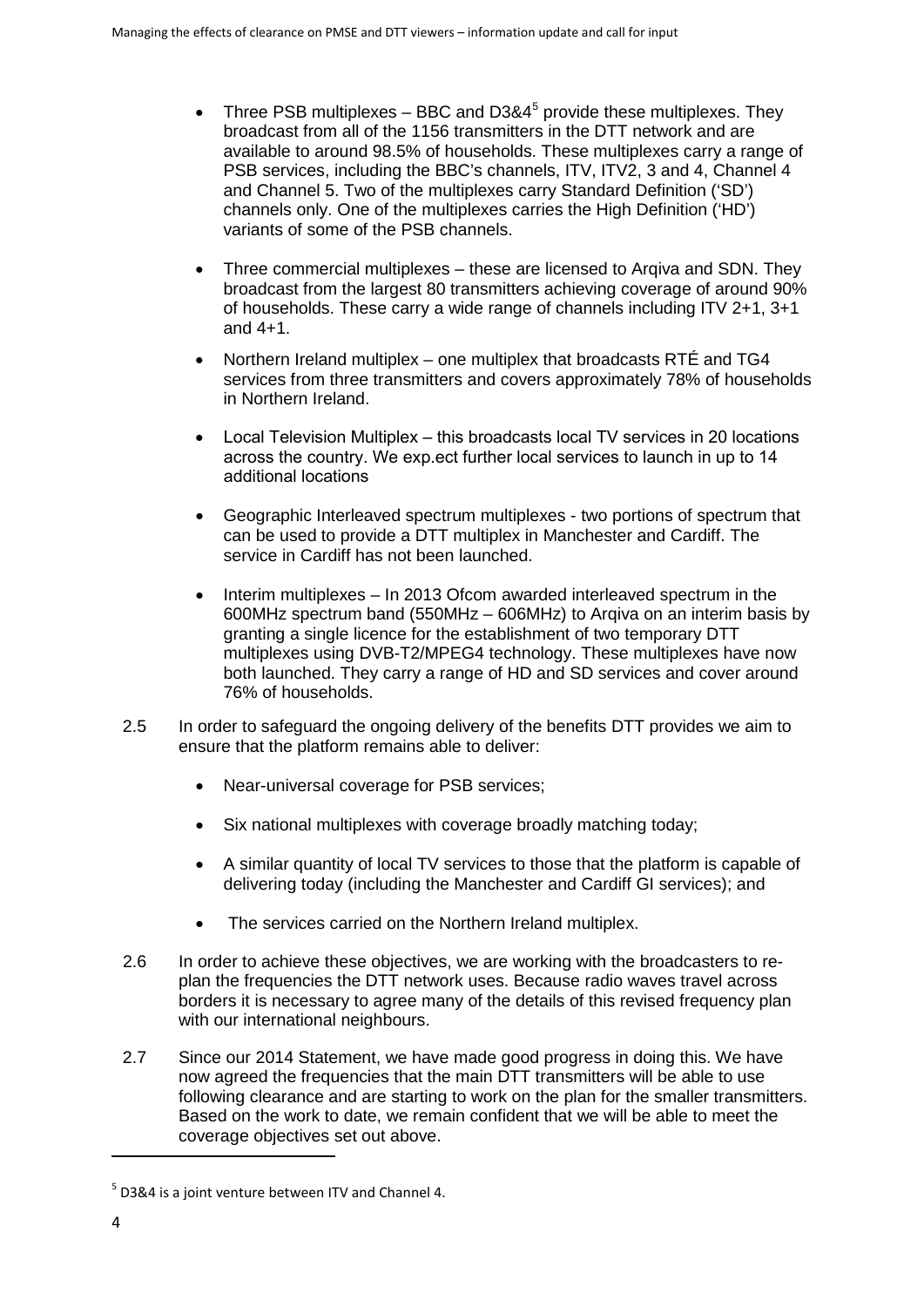- 2.8 Arqiva Transco, the company that owns and operates the physical infrastructure on which DTT is broadcast, will need to modify a substantial proportion of the DTT transmission infrastructure to enable the multiplex operators to broadcast at the revised frequencies. Arqiva Transco and the broadcasters have provided us with early versions of a proposed plan for these infrastructure modifications. We are in the process of reviewing this information. Based on the information they have provided to date, we expect infrastructure modifications to start later this year. However, as set out above, viewers will not need to start retuning until 2018.
- 2.9 We have recently published a Code of Practice which sets out how the infrastructure changes will be managed.<sup>[6](#page-7-0)</sup>

### **As part of our efforts to safeguard the benefits PMSE, we have made additional spectrum available to PMSE users**

- 2.10 The concerts and performances which rely on audio PMSE devices make an important contribution to the creative economy and cultural life of the UK. As explained in our 2014 Statement, we wish to ensure that audio PMSE devices have access to sufficient spectrum to continue delivering the benefits they provide following change of use of the 700 MHz band.
- 2.11 The PMSE community uses the 700 MHz band intensely. The band accounts for around 30% of the spectrum currently used by audio PMSE devices. They will no longer be able to use this spectrum once it becomes available for mobile data.
- 2.12 Given the heavy usage of audio PMSE in the 700 MHz band and in order to ensure the PMSE sector remains able to deliver high quality events, we recently decided to allow audio PMSE users to share the 960-1164 MHz band with aeronautical users.[7](#page-7-1) We believe that this will ensure the audio PMSE sector has access to sufficient spectrum to address its needs for the foreseeable future. This decision is a key part of our efforts to safeguard the benefits PMSE provides. Following our decision, the 960-1164 MHz band is available for PMSE use now. In practice, it will be possible for PMSE users to use this band as soon as equipment capable of operating at these frequencies is available on the market.

## **We have made good progress in discussions on harmonising the 700 MHz band for mobile data use**

- 2.13 As we explained, in our March 2016 consultation, the relevant international bodies have agreed band plan for mobile data use in the 700 MHz band
- 2.14 A number of European Union (EU) institutions are discussing issues related to release of the 700 MHz band.
- 2.15 The European Commission recently published a draft European Parliament and Council Decision which includes proposals that would require member states to allow the use of the 700MHz band for electronic communications services (including mobile data) under harmonised technical conditions by 30 June 2020.

<span id="page-7-1"></span><span id="page-7-0"></span><sup>&</sup>lt;sup>6</sup> See http://stakeholders.ofcom.org.uk/binaries/consultations/700-code-<br>practice/statement/700mhz-clearance-cop-statement.pdf  $\sigma$  see <http://stakeholders.ofcom.org.uk/consultations/new-spectrum-audio-PMSE/statement/>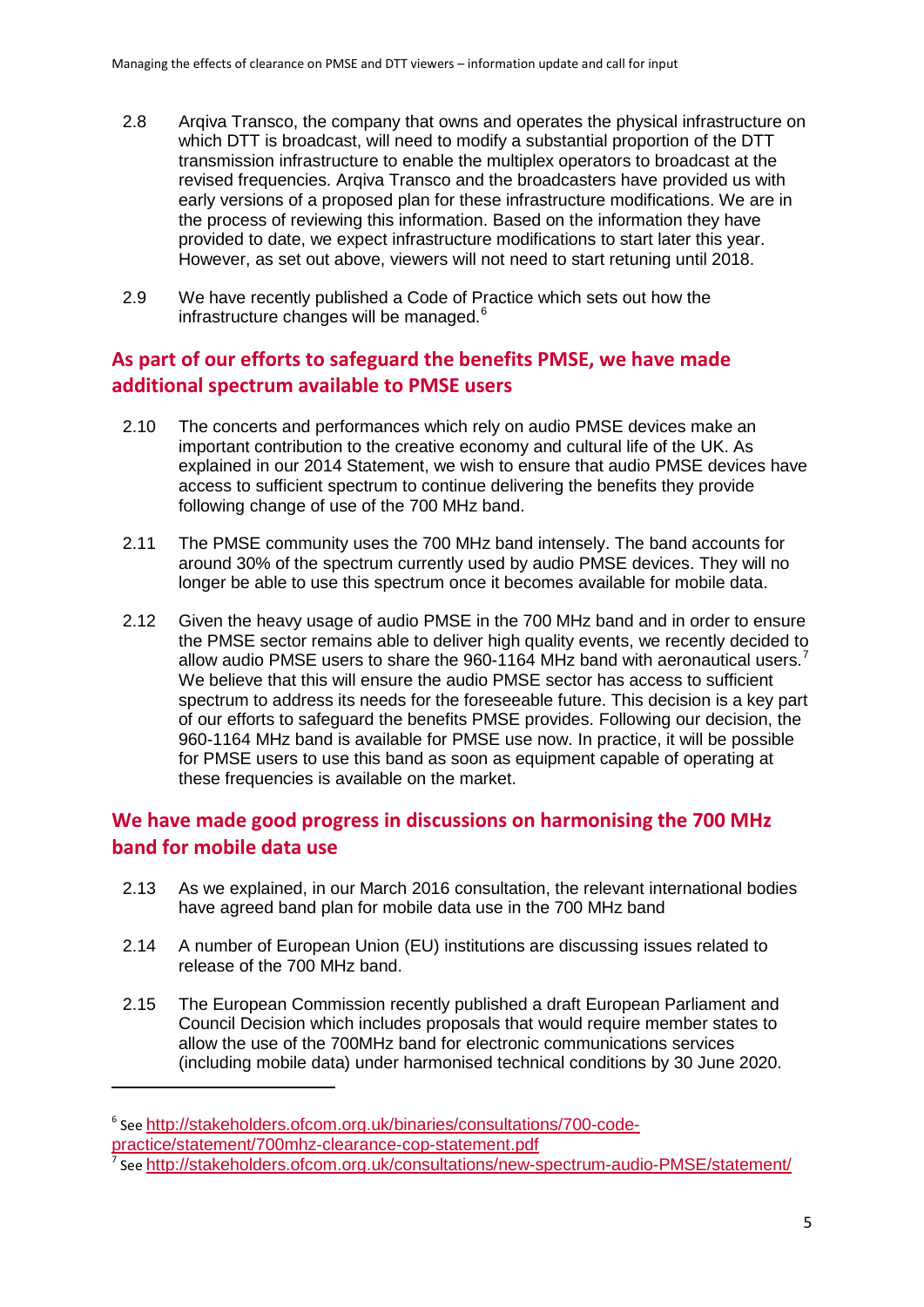These proposals are under discussion within the European Council at present and it is possible that this date may change according to member states' requirements. We do not yet have a fixed timetable for the conclusion of these discussions but we would expect them to be concluded by autumn 2016.

2.16 Separately, the RSC<sup>[8](#page-8-0)</sup> recently agreed harmonised technical conditions for use of the 700 MHz band in EU member states.

<span id="page-8-0"></span> $8$  The RSC is the body that assists the European Commission in the development of technical implementing decisions and will establish the technical parameters for use of the cleared 700 MHz spectrum.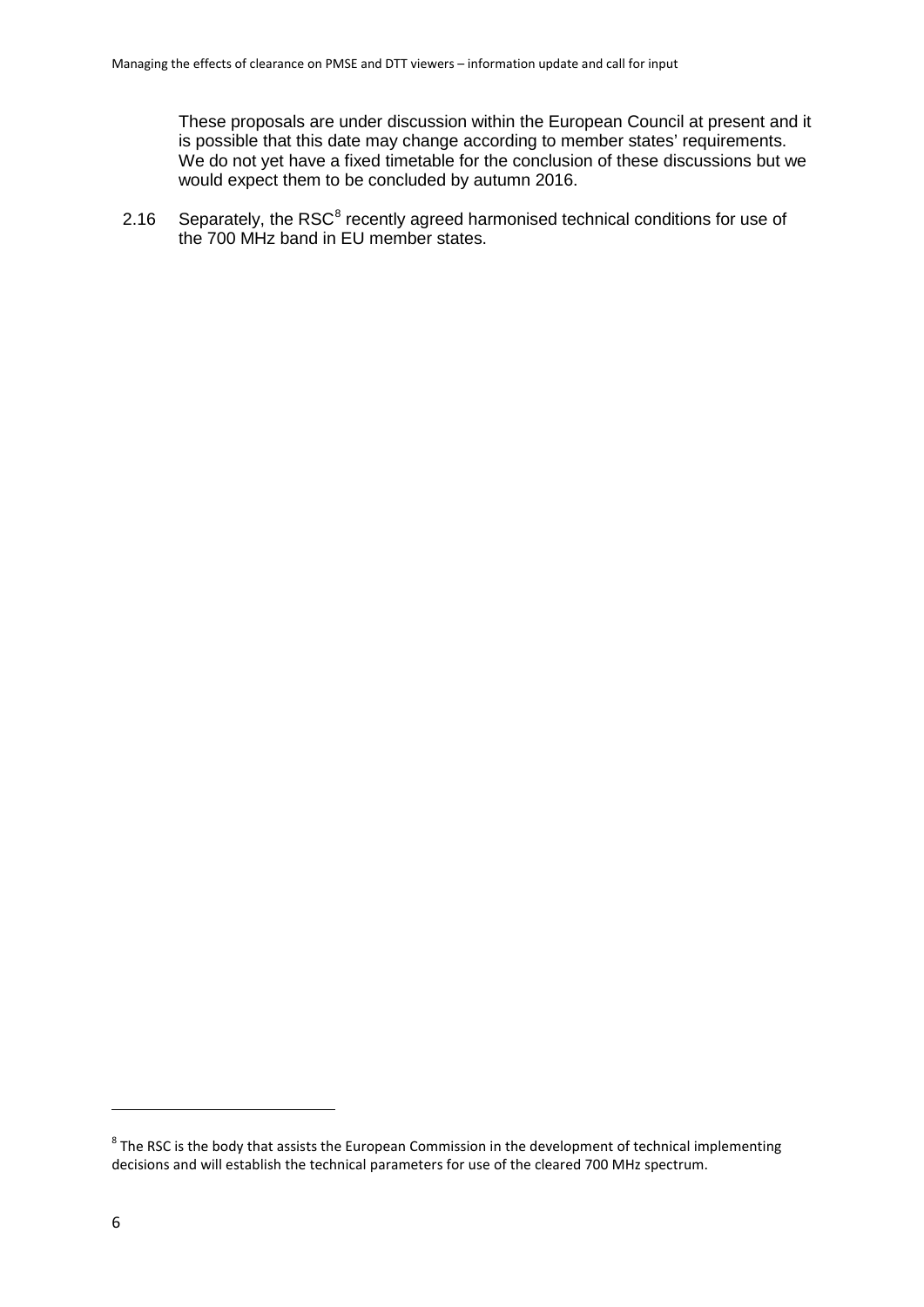### **Section 3**

# <span id="page-9-0"></span>DTT Viewer Support

3.1 In this section we discuss issues related to viewer support. We first give an overview of the approaches taken during previous changes to the DTT network. Then we set out and seek feedback on our assessment of the effects 700 MHz clearance will have on viewers. Finally we discuss the costs and challenges that would be associated with supporting viewers that experience these effects.

### **700 MHz clearance follows on from digital switchover and 800 MHz clearance**

- 3.2 Between 2008 and 2012 broadcasters switched off the UK's analogue terrestrial TV systems and transitioned to fully digital television as part of a process known as Digital Switchover (DSO). In addition, between 2010 and 2013 broadcasters replanned the frequencies DTT uses in order to make spectrum between 790 and 868 MHz (the '800 MHz band') available for mobile data. This process was known as '800 MHz clearance'.
- 3.3 DSO had a significant impact on viewers. The majority of households had to buy new TVs or set top boxes as part of the process. In addition 5-10% of households had to change their rooftop aerials. All viewers also had to retune their sets (at least) twice. Most viewers were expected to fund equipment changes themselves. However, financial support was made available for the following vulnerable viewer groups, by way of the Digital Switchover Help Scheme:
	- Those aged 75 or more, or
	- Those eligible for certain disability benefits, or
	- Those living in a care home long-term, or registered blind or partially sighted.
- 3.4 800 MHz clearance meant that ca.7m DTT households had to retune their televisions. Moreover, to date mobile services in the 800MHz band have caused interference to a small proportion of households' DTT reception. Pursuant to a licence obligation imposed by Ofcom, mobile network operators (MNOs) set up an organisation called Digital Mobile Spectrum Ltd (DMSL – known to the public as at800) to remedy this interference. at800 supports DTT-only households on their primary television that experience interference from mobile services in the 800 MHz band on their primary sets. This service is usually at no cost to the viewers affected.

## **For most viewers 700 MHz clearance will just involve a retune, though a small proportion may need to change their aerial**

3.5 700 MHz clearance will have a much smaller effect on DTT viewers than DSO and will in many ways be more akin to 800 MHz clearance. We summarise the implications of 700 MHz clearance for viewers in [Table 1](#page-10-0) and then go on to explain them in detail below.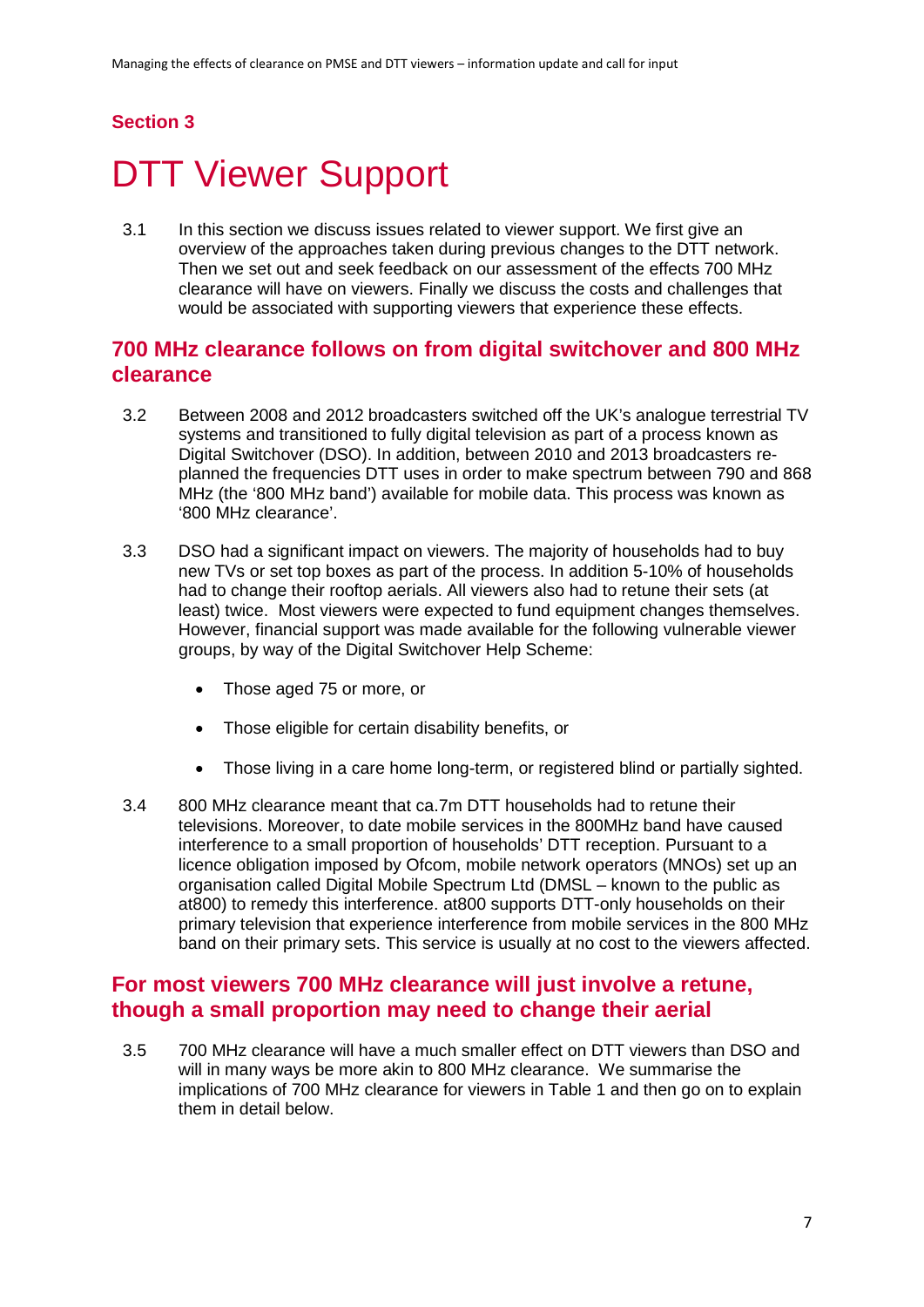### <span id="page-10-0"></span>**Table 1 Summary of viewer effects of clearance**

| <b>Effect</b>                                                                                                | <b>Cost of</b><br>replacing/modifying<br>equipment    |
|--------------------------------------------------------------------------------------------------------------|-------------------------------------------------------|
| 14-20m households will need to retune their TVs                                                              | N/A                                                   |
| 100,000-160,000 households may need to replace their aerials                                                 | Ca. £150 for a new<br>aerial                          |
| 40,000-110,000 households may need to repoint their aerials<br>(i.e. make it point in a different direction) | Ca. £50 for an aerial<br>repoint                      |
| A very small number of viewers may need to change TV<br>platform (e.g. to satellite or cable)                | On average, £220 for a<br><b>Freesat installation</b> |

### **14m-20m households will need to retune their televisions**

- 3.6 The 700 MHz clearance programme will involve changes to the frequencies used by the DTT platform. As televisions and DTT set top boxes are tuned to pick up signals transmitted on specific frequencies, viewers will need to retune their televisions when the frequencies of their DTT transmitting stations change.
- 3.7 We anticipate 14m-20m households will need to retune their televisions as a result of clearance. As the DTT frequency changes will be regionally phased, retunes will take place on a geographically staggered basis. As explained in section 2, if we accelerate the programme in the manner described in the March 2016 Consultation, we expect that viewers will need to retune between the start of 2018 and the first few months of 2020. [9](#page-10-1)
- 3.8 As explained above, most viewers have already had experience of retuning during the DSO and 800 MHz clearance programmes.
- 3.9 Most viewers are confident retuning and only need to be reminded of when to retune. Research conducted by Digital UK from a retune in March 2013 in the Mendip and Winter Hill transmission areas found that 81% of people thought retuning was a straightforward process and 79% said they would feel confident about retuning equipment in the future.<sup>[10](#page-10-2)</sup> Similarly, statistics from Digital UK's consumer helpline suggest that at the time of DSO, only around 1% of households had queries about retuning. In its response to our 2014 Consultation on clearing the 700 MHz band (the '2014 Consultation'), Digital UK stated that 'with appropriate communications and support we agree that retuning is now a manageable process for most'.<sup>[11](#page-10-3)</sup>
- 3.10 All this considered, we do not believe that retuning will cause inconvenience to viewers, provided they receive adequate information about the change.

 $\overline{a}$ 

<sup>9</sup> [http://stakeholders.ofcom.org.uk/binaries/consultations/maximising-benefits-700-MHz-](http://stakeholders.ofcom.org.uk/binaries/consultations/maximising-benefits-700-MHz-clearance/summary/maximising-benefits-of-700MHz-clearance.pdf)

<span id="page-10-2"></span><span id="page-10-1"></span>[clearance/summary/maximising-benefits-of-700MHz-clearance.pdf](http://stakeholders.ofcom.org.uk/binaries/consultations/maximising-benefits-700-MHz-clearance/summary/maximising-benefits-of-700MHz-clearance.pdf)<br>
<sup>10</sup> [http://stakeholders.ofcom.org.uk/binaries/consultations/700MHz/statement/700-mhz-statement.pdf,](http://stakeholders.ofcom.org.uk/binaries/consultations/700MHz/statement/700-mhz-statement.pdf) see<br>
pages 38-39.

<span id="page-10-3"></span><sup>&</sup>lt;sup>11</sup> http://stakeholders.ofcom.org.uk/binaries/consultations/700MHz/responses/Digital\_UK\_Limited.pdf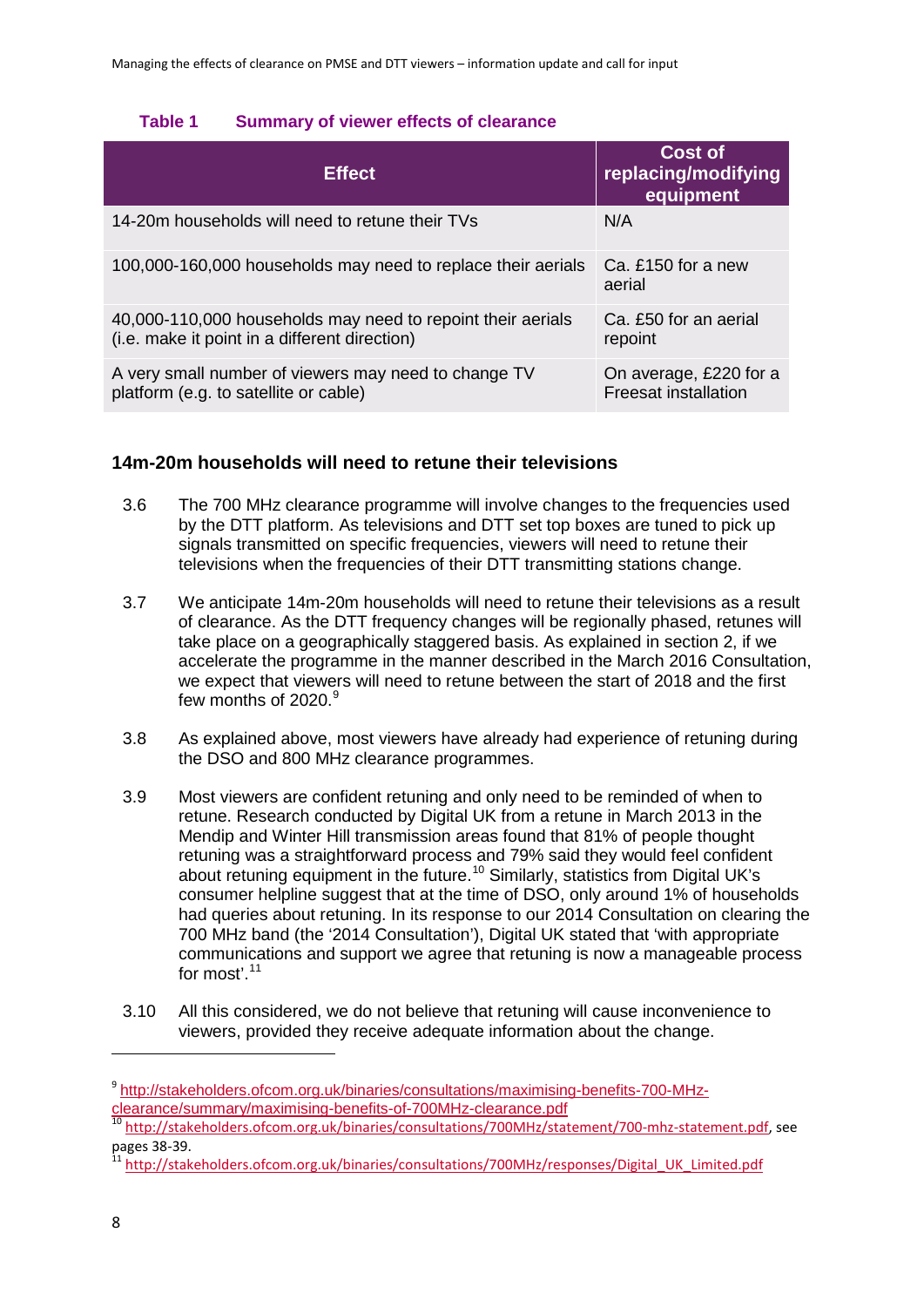Nonetheless, we recognise that a minority of less technically confident viewers may find the retuning process challenging and may need additional assistance. We invite stakeholders to provide evidence as to whether there are any particular groups that are more likely to find retunes challenging and what support they might need.

*Question 1: Do you agree with our assessment of the number of viewers that will need to retune?*

*Question 2: Do you any comments on how viewers will find the retuning process and whether there are particular groups of viewers which will require greater consideration/assistance with the process? What help might they need?*

### **100,000-160,000 viewers may need to replace their aerials**

- 3.11 Most aerials sold today are 'wideband' aerials. This means that they are able to receive signals transmitted at any of the frequencies in the spectrum currently used by DTT. However, many older aerials (as well as a small proportion of those aerials sold today) are only designed to receive signals transmitted on a subset of the frequencies used by DTT. These are called 'grouped' aerials.
- 3.12 Because of the changes in frequencies associated with the re-plan, a small proportion of grouped aerials will no longer be able to receive TV signals properly following the change. The households that are affected in this way may lose or experience poorer quality reception of some or all of their DTT channels. They will be able to remedy this problem by replacing their roof-top aerial at an average cost of around £150.
- 3.13 In the 2014 Statement, we estimated between 105,000 and 110,000 households might need to replace their rooftop aerial. However, we have since done more research on the real-world distribution and performance of different types of aerial. We have revised our estimate of the number of aerial changes in light of the results of this research (which we have published alongside this  $CFI$ ).<sup>[12](#page-11-0)</sup> We now believe that 100,000-160,000 households may need to replace their aerials due to the 700 MHz clearance process.
- 3.14 It is difficult to predict precisely where the households who need to change their aerials will be, other than that most of them are likely to be in the coverage areas of the 11 main DTT transmitting stations (out of 50 in total) that use frequencies in the 700 MHz band today. Together these 11 stations cover around 7.5m households, which is around one third of all UK households. The locations of these stations below can be seen in [Figure 1](#page-12-0) below.

<span id="page-11-0"></span><sup>12</sup> [http://stakeholders.ofcom.org.uk/binaries/consultations/700-clearance](http://stakeholders.ofcom.org.uk/binaries/consultations/700-clearance-cfi/annexes/Manchester_research_report.pdf)[cfi/annexes/Manchester\\_research\\_report.pdf](http://stakeholders.ofcom.org.uk/binaries/consultations/700-clearance-cfi/annexes/Manchester_research_report.pdf)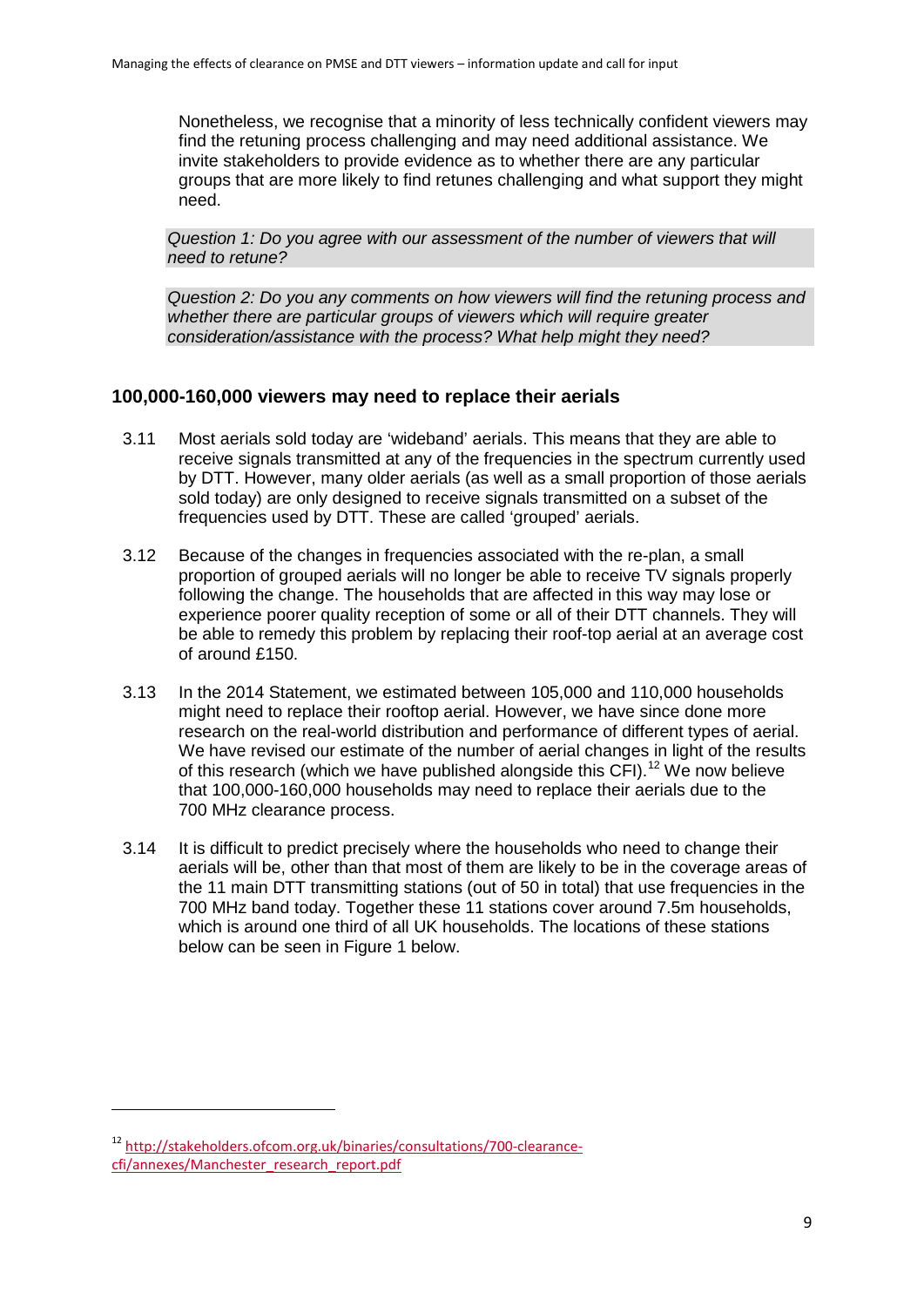

<span id="page-12-0"></span>**Figure 1 Map of the main areas whether the viewers affected by aerial replacements are likely to be located**

3.15 As set out above, most grouped aerials tend to be old. Since 2002 Ofcom and Government have been asking industry to install wideband aerials when an aerial needs to be replaced. Therefore it is likely that many of the aerials needing replacement due to clearance will be nearing the end of their lifespan at the point of clearance (we estimate the average lifespan of an aerial is 25 years).

*Question 3: Do you have any information to suggest that our estimate for the number of households that will need to replace their aerials should be different?*

*Question 4: Do you have any information relevant to our assessment of the average cost of an aerial replacement?*

*Question 5: Do you have any evidence as to what proportion of viewers may struggle to bear the cost of an aerial replacement?*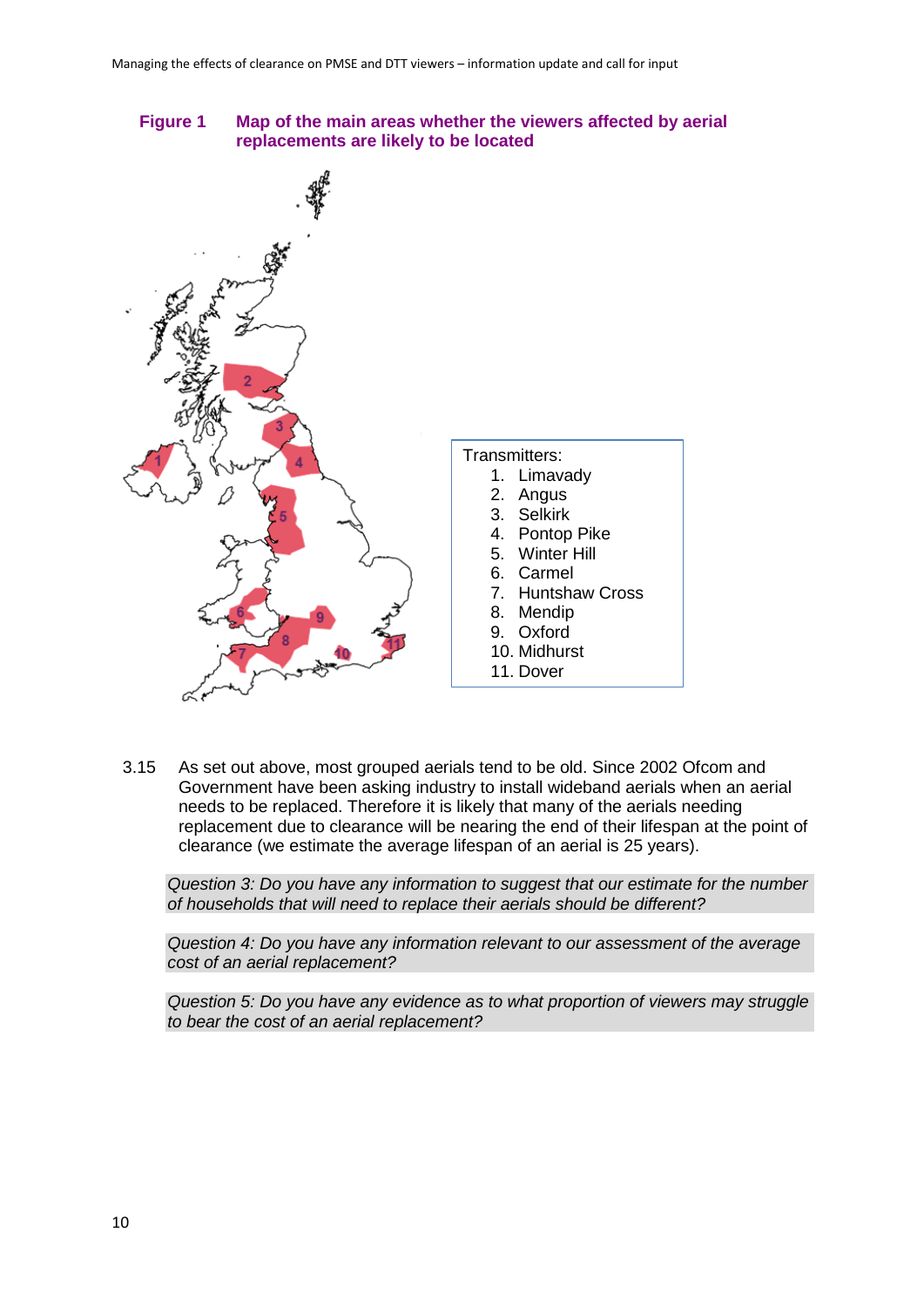### **40,000-110,000 households may need to repoint their aerials and a very small number may need to change TV platform**

- 3.16 The changes to the DTT frequencies will also mean that in some cases the strength of the DTT signals households receive from the transmitter their aerial is pointing at will change. In a small proportion of cases the DTT signal strength may drop below the level that is necessary to provide a TV service viewers would ordinarily consider to be acceptable.
- 3.17 Based on information from the UK Planning Model, the model used to predict DTT coverage, we estimate that 40,000-110,000 households may be affected in this way. We consider that the actual number is likely to lie towards the lower bound of this range.
- 3.18 Affected households may lose, or experience poorer quality, reception of some or all of their DTT channels. In the overwhelming majority of cases, they will be able to remedy this effect by arranging for an aerial installer to repoint their aerial towards another DTT transmitter which provides a stronger signal. However, there may be isolated instances where affected households may not be able to pick up an acceptable signal from an alternative transmitter and may need to change TV platform (e.g. to cable or satellite) to solve the problem.
- 3.19 We estimate that repointing an aerial would cost on average £50, whereas a platform change to satellite would cost on average £220.<sup>[13](#page-13-0)</sup>

*Question 6: Do you have any information to suggest that our estimate of the number of viewers that may need to repoint their aerials should be different?*

*Question 7: Do you have any information relevant to our estimate of the cost of aerial repoints or platform changes?*

*Question 8: Do you have any evidence as to what proportion of viewers may struggle to bear the cost of an aerial repoint or platform change?*

## **There are two potential types of viewer support: information and financial support**

- 3.20 There are potentially two types of support that the 700 MHz clearance programme could provide to affected viewers:
	- At a minimum there will likely need to be a coordinated campaign to provide viewers with information and advice about the effects of 700 MHz clearance and how to deal with them. This could in principle be funded either by the broadcasters or by Government. As we have stated, Government is currently considering the case for public funding.
	- In addition, there could be some form of scheme to provide financial assistance for some or all of the viewers that need to replace or make

<span id="page-13-0"></span> $13$  Average estimates are based on information from industry. Platform change cost estimate includes SD and HD installations across the UK.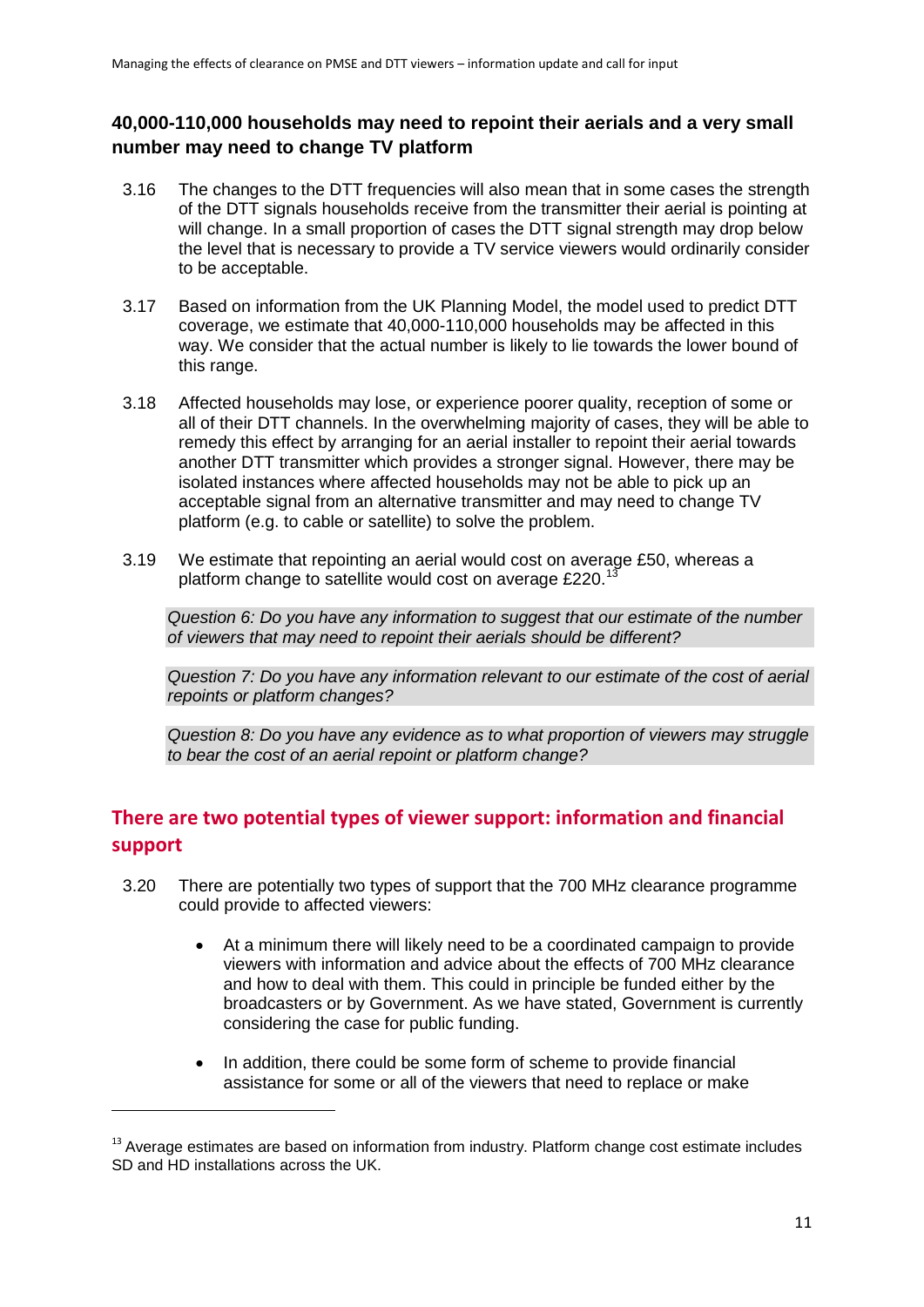changes to their TV reception equipment as a result of 700 MHz clearance (we refer to this as a 'help scheme' in the rest of this document). As explained above, decisions as to whether to put such a scheme in place are a matter for Government.

3.21 We discuss our views on the costs and challenges that would be associated with providing these two types of support below.

*Question 9: Are there any other matters the viewer support scheme should cover?* 

### **We estimate that an information and advice campaign would cost around £2.5m-5.5m**

3.22 Based on our experience with previous changes to the DTT network and our engagement with industry, we consider that a successful viewer communications campaign would likely need to consist of the components set out in [Table 2](#page-14-0) below. We have set out our estimate of the costs of each of these components of such a scheme in the table.<sup>[14](#page-14-1)</sup> These cost estimates are based on information about the costs of 800 MHz clearance and information we have obtained from industry sources.

| <b>Component</b>                                                                          | <b>Estimated</b><br><b>cost</b>         |
|-------------------------------------------------------------------------------------------|-----------------------------------------|
| On-screen pop-ups to tell viewers they need to re-tune                                    | $£0.5m-1m$                              |
| A website explaining what viewers will need to do as a result of<br>the clearance process | £0-0.5m website<br>development<br>costs |
| An advice line for viewers that experience problems                                       | $£1m-2m$                                |
| Targeted communications to charities that help vulnerable<br>groups of viewers            | $£0.5m-1m$                              |
| Administrative costs                                                                      | $£0.5m-1m$                              |
| <b>Total cost</b>                                                                         | $£2.5m-5.5m$                            |

#### <span id="page-14-0"></span>**Table 2 Estimated cost of viewer communications scheme**

3.23 The scope of the viewer communications campaign for DSO was much greater than what we have allowed for above. During the course of DSO, Digital UK spent £127m on viewer communications, i.e. ca.£6 per household. In addition to the

<span id="page-14-1"></span><sup>&</sup>lt;sup>14</sup> Where possible, we would expect whatever organisation was in charge of the communications campaign to leverage its existing assets, including any consumer-facing advice line and website, when setting up the scheme. These estimated costs are the incremental costs involved in scaling up these existing assets to take account of clearance.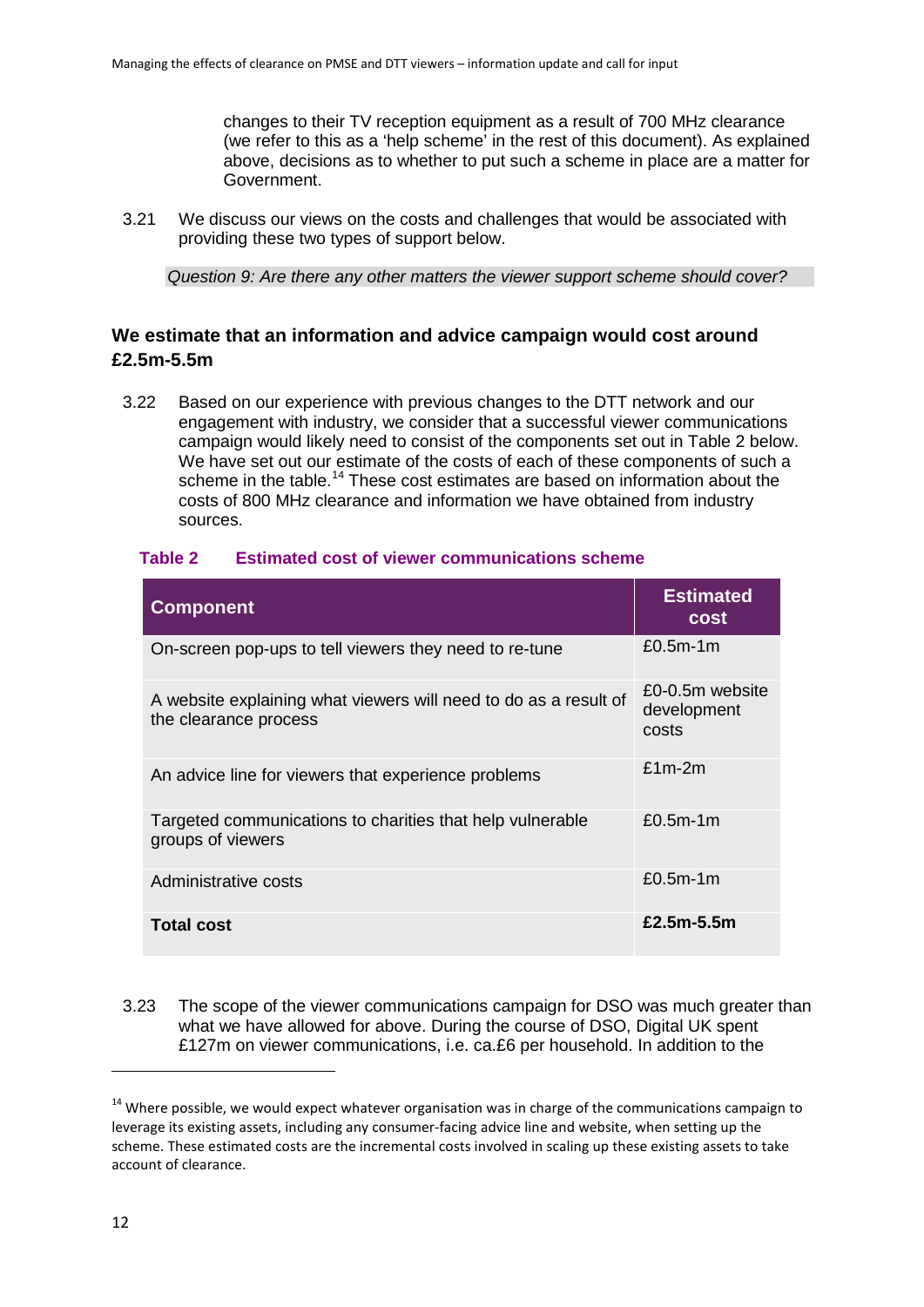measures in [Table 2,](#page-14-0) this included expenditure on measures such as national television and radio advertising, widespread direct mailings and roadshows. Given the much smaller scale of the viewer effects of 700 MHz clearance, we do not consider that this broader set of communications measures will be necessary in this instance. Moreover, there is a risk that extensive, widespread communications about problems that will only affect a small minority of viewers could create unnecessary concern and confusion for the majority of viewers.

3.24 We invite stakeholders to comment and provide further evidence on our assessment of the scope and costs of a viewer communications campaign for 700 MHz clearance.

*Question 10: Are there any other elements a viewer information campaign would need to include? Do you have any comments on or further evidence to inform the above estimates of the cost of providing information and advice to viewers? Please provide supporting evidence for any adjustments that you think may be relevant.*

### **We have identified three types of cost associated with running a 700 MHz clearance help scheme**

- 3.25 We believe putting in place a help scheme would have three main types of cost:
	- Administrative costs:

1

- Cost of making financial contributions towards replacement or modification of viewers' equipment; and
- Cost of ensuring that claims made against the scheme genuinely relate to problems caused by 700 MHz clearance.

#### **We estimate that administering a help scheme would cost £1m-4m**

- 3.26 Based on the scale of the impacts of 700 MHz clearance and our experience with DSO,<sup>[15](#page-15-0)</sup> we estimate that the administrative costs associated with any 700 MHz clearance help scheme would be c.  $£1m-4m^{16}$ .
- 3.27 If there were a help scheme, we believe it is important that it be well coordinated and integrated with the viewer information and advice campaign. Our cost estimate assumes that the body in charge of delivering any help scheme would be the same organisation that was responsible for the information and advice campaign.
- 3.28 Having one organisation in charge of both these potential elements of viewer support would be likely to yield cost efficiencies, such as avoiding duplicative costs relating to back-office and contact centre functions. We consider that, at a minimum, having one point of contact for viewers affected by 700 MHz clearance would benefit viewers and help minimise confusion.

<span id="page-15-0"></span><sup>&</sup>lt;sup>15</sup> Around 10% of all households were analogue-only at the time of DSO, and so required equipment changes in order to avoid losing service during switchover. By contrast, we anticipate 700MHz clearance would affect less than 1% of all households

<span id="page-15-1"></span> $16$  During DSO, ca.75% of total costs related to the in-home services and assistance package provided, while the remainder related to associated administrative and communications costs.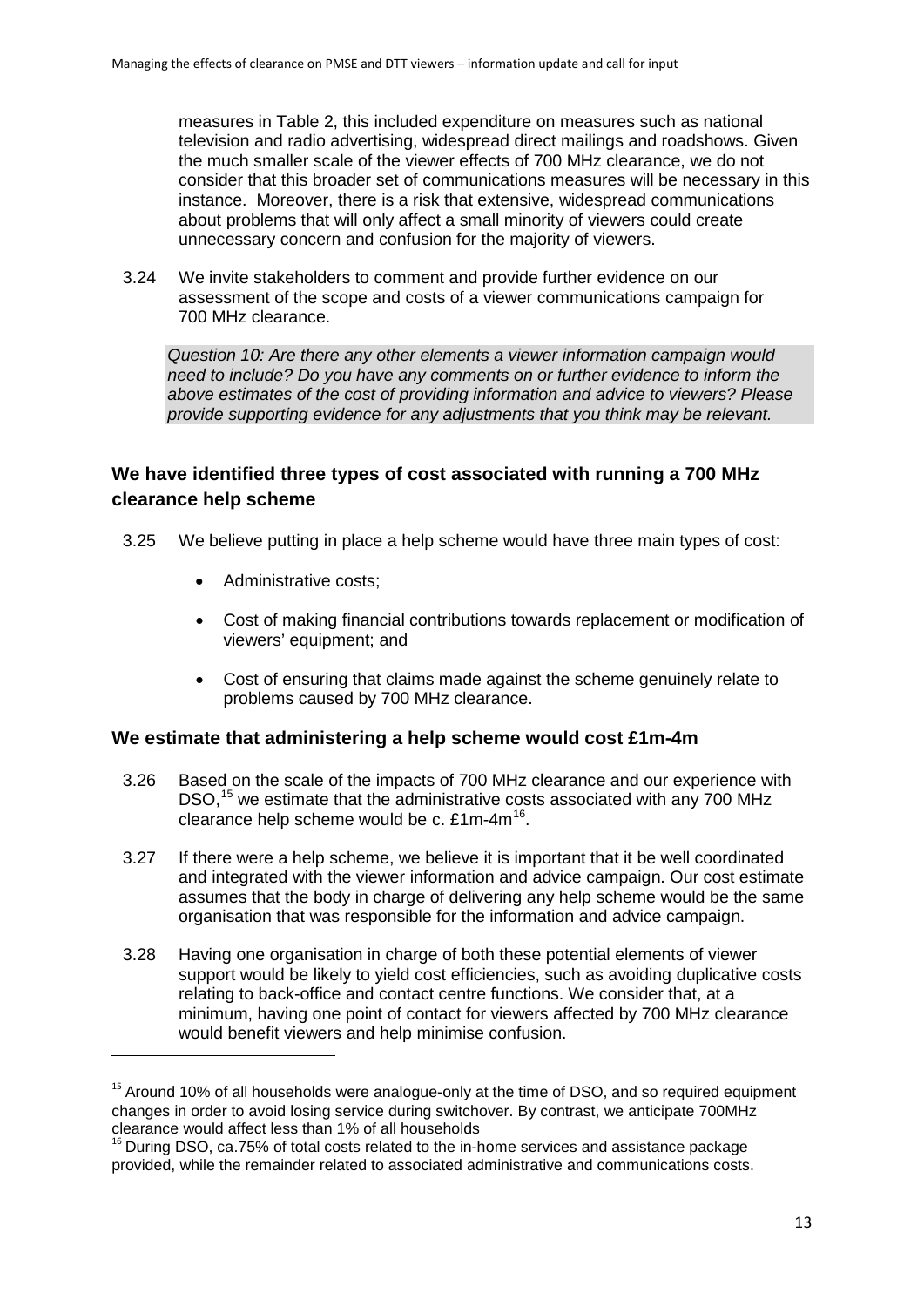*Question 11: Do you have any comments on information which is relevant to our assessment of the potential costs of administering a help scheme?*

### **The amount of any funding would in large measure depend on a help scheme's ability to identify who clearance had affected**

- 3.29 The amount of money any help scheme disbursed to viewers would obviously in part be a function of Government decisions about which groups were eligible to receive financial support with equipment changes and how much they were entitled to receive. In addition, it would of course be influenced by the number of viewers affected by 700 MHz clearance and the unit costs of equipment changes (we discuss these latter two factors above). However, it would also in large measure depend upon the scheme's ability to distinguish between the effects of 700 MHz clearance and other unrelated reception problems.
- 3.30 Research that we commissioned from Kantar Media suggests that around 30% of households with DTT have experienced DTT reception problems in the last year.<sup>[17](#page-16-0)</sup> This may be due to a poor quality aerial installation or external sources of interference, such as those linked to the weather. In many cases, these reception issues will appear very similar to the symptoms experienced by households which suffer reception problems due to clearance, i.e. occasional pixilation or, in extreme circumstances, total loss of picture or sound.
- 3.31 This raises important questions for 700 MHz clearance. In particular, it is possible that a significant number of viewers may mistakenly attribute pre-existing reception problems to 700 MHz clearance. Some of these viewers might therefore seek to make claims against any help scheme.
- 3.32 This is borne out by our experience of 800 MHz clearance. To date, only a small percentage of calls to at800's contact centre have been confirmed as cases relating to interference from mobile services. This suggests that a substantial number of viewers mistook un-related reception problems for issues of interference from mobile services.
- 3.33 Of the ca.30% of households that the Kantar Media research identified as suffering from reception problems, around 15% contacted someone to remedy these problems. We assume for our analysis that a similar proportion of households with pre-existing reception problems might mistakenly make claims against a help scheme if one were put in place, although we recognise that this assumption is difficult to inform.
- 3.34 A key focus of our advice to Government is likely to be options for differentiating between claims which have been made in error and claims which genuinely relate to 700 MHz clearance.
- 3.35 Below we set out our initial view of what these options could be, how much they would cost, and how effective they are likely to be. We request stakeholders' comments on this initial assessment.

<span id="page-16-0"></span><sup>&</sup>lt;sup>17</sup> This research was published on 5 April 2016 and is available a[t http://stakeholders.ofcom.org.uk/market](http://stakeholders.ofcom.org.uk/market-data-research/other/tv-research/viewers-experience-of-television-reception/)[data-research/other/tv-research/viewers-experience-of-television-reception/](http://stakeholders.ofcom.org.uk/market-data-research/other/tv-research/viewers-experience-of-television-reception/)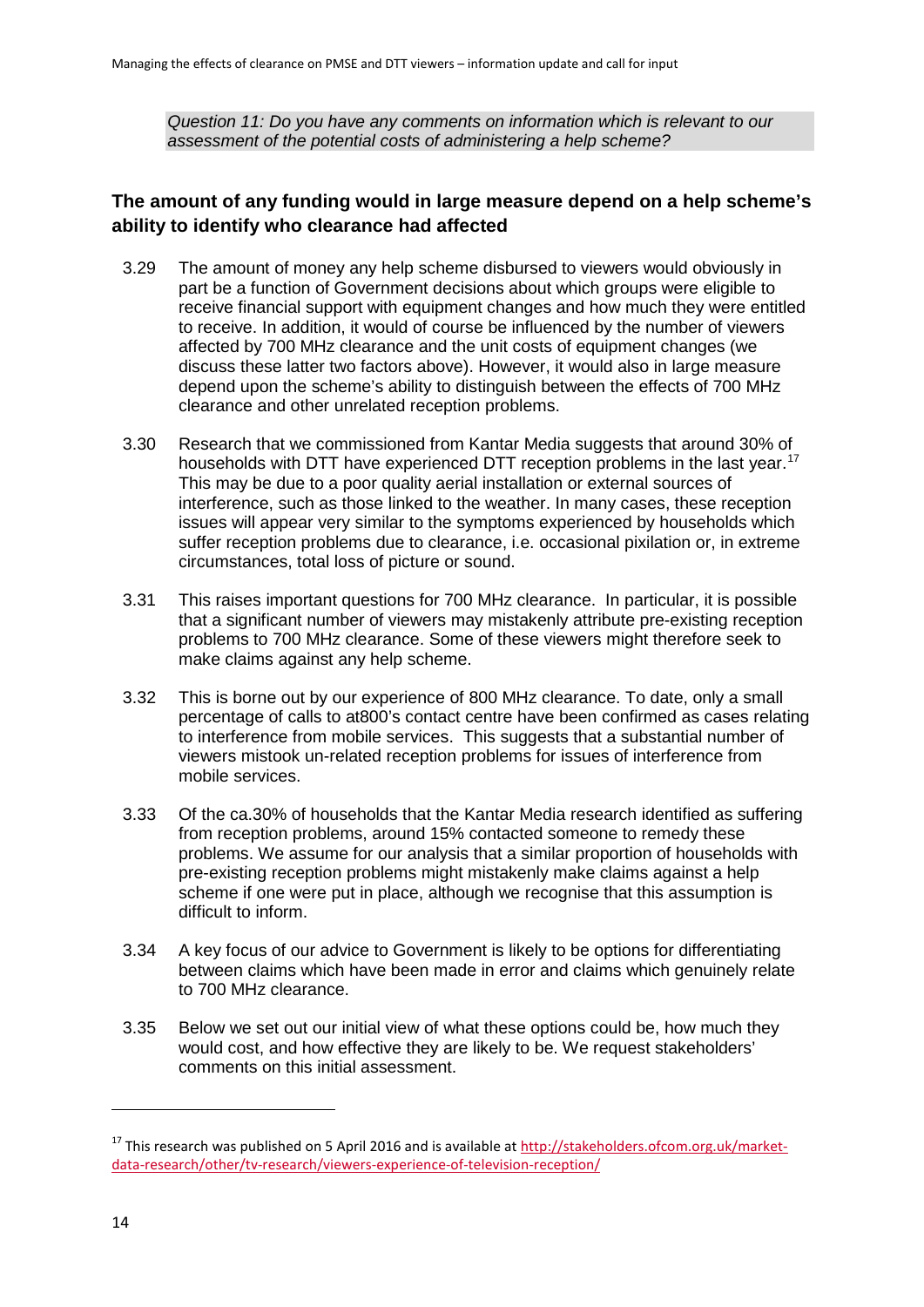*Question 12: Do you have any evidence to further inform our assessment of the likelihood of viewers that suffer from un-related pre-existing reception problems erroneously making claims against a 700 MHz help scheme?*

### **There are three main methods a help scheme could use to identify viewers genuinely affected by 700 MHz clearance**

- 3.36 There are a number of different methods of sorting households that are suffering from clearance related problems from those that are experiencing unrelated reception issues. These include:
	- a) **Phone triage, including a postcode checker**. Viewers that were experiencing reception problems which they thought might be a result of 700 MHz clearance would call a helpline. A call centre agent would then try to identify whether they were experiencing a 700 MHz related problem and were eligible for financial assistance by asking a series of questions. These might include questions about their location, when they noticed the problem, what the problem looks like, etc. A postcode checker could be used to determine whether a household is in an 'at risk' location, as indicated by the UK Planning Model.
	- b) **Test transmissions**. These would involve broadcasting a test signal in the new frequencies before and potentially after the final clearance date. For example, some channels could be broadcast simultaneously at the new and old frequencies, with the channels broadcasted in the old frequencies appearing in a separate area of the Electronic Programme Guide ('EPG'). This would allow viewers to test whether their equipment was capable of functioning adequately at the new frequencies – if they could receive both sets of channels, appearing in the original and alternative areas on the EPG, it would indicate that it was. If they can only receive the broadcast in the alternative spots on the EPG, it would indicate that it was not.

Such a test transmission could help viewers identify in advance whether they were likely to need to replace equipment as a result of clearance. This could potentially encourage affected viewers to make aerial changes ahead of the actual clearance date. This may be useful in the areas with a greater concentration of households affected by aerial replacements, and help address any short-term capacity constraints on local aerial installers. If left on after clearance, a test transmission could also be used to help identify whether or not a household's reception problems were clearance-related. As we explain below, there are a number of potential technical limitations to test transmissions. In light of these limitations, there is considerable uncertainty about the extent to which test transmissions would be effective. Before any decisions are taken about public funding for test transmissions, we believe further work is needed to evaluate their efficacy.

- c) **Installer-led triage**, where an aerial installer would evaluate a household's DTT set up to diagnose at the site whether a viewer's problem is due to clearance or an unrelated issue.
- 3.37 It is difficult to predict how effective these techniques would be. However we have made some baseline assumptions in our internal cost modelling on what we think are their likely costs and effectiveness. We have set these out below, and invite feedback from stakeholders on how to refine them.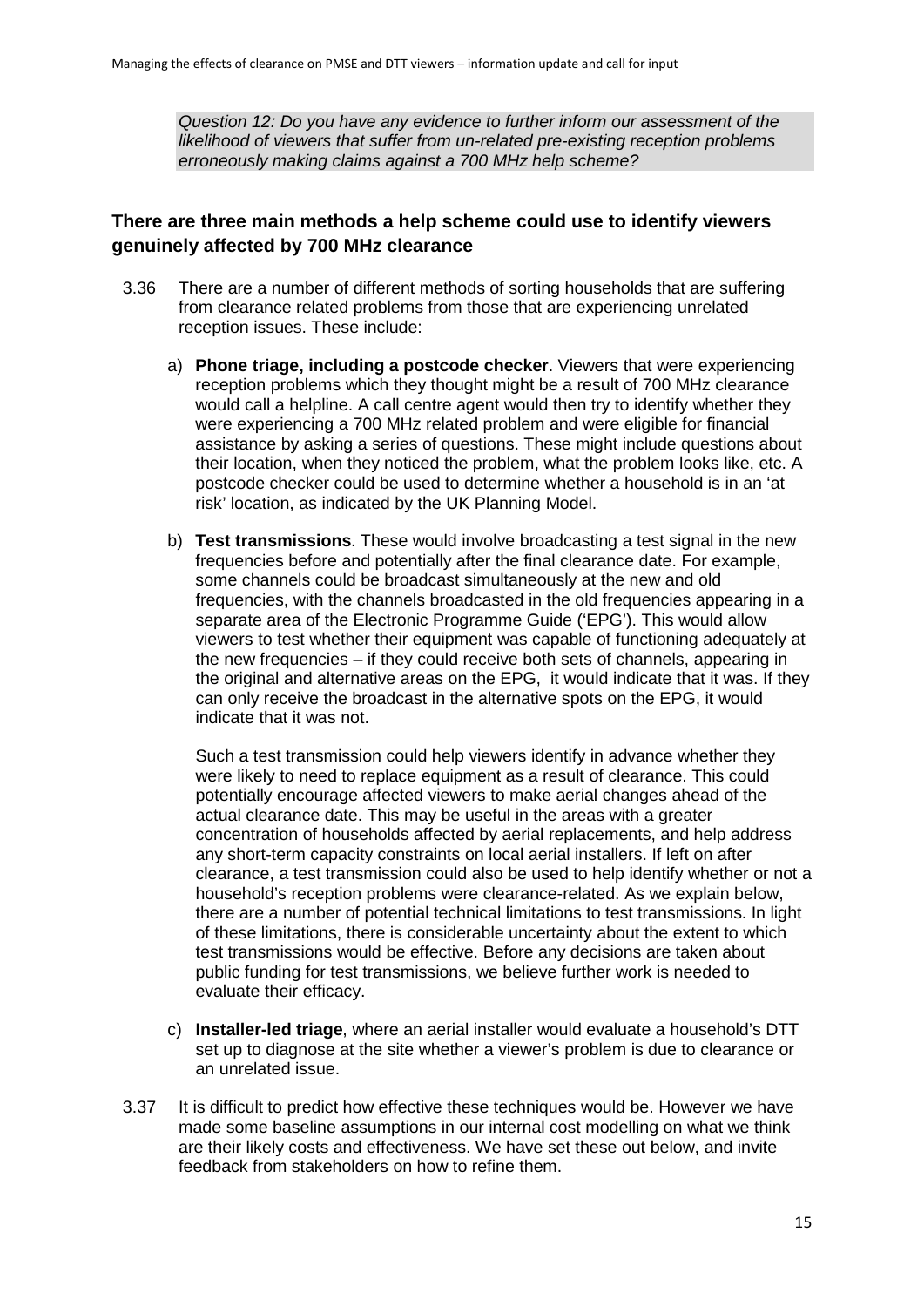| <b>Method</b>                                       | <b>Estimated cost</b>                                                                                                                                     | <b>Assumption of effectiveness</b>                                                                                                                                                                                                                                                                                                                                                                                                                                                                                                                                                                                                                                                                                                                                                                                                                                                                                                                                                                                                                                                                                                                                                                                                                                                                                                                                                                      |
|-----------------------------------------------------|-----------------------------------------------------------------------------------------------------------------------------------------------------------|---------------------------------------------------------------------------------------------------------------------------------------------------------------------------------------------------------------------------------------------------------------------------------------------------------------------------------------------------------------------------------------------------------------------------------------------------------------------------------------------------------------------------------------------------------------------------------------------------------------------------------------------------------------------------------------------------------------------------------------------------------------------------------------------------------------------------------------------------------------------------------------------------------------------------------------------------------------------------------------------------------------------------------------------------------------------------------------------------------------------------------------------------------------------------------------------------------------------------------------------------------------------------------------------------------------------------------------------------------------------------------------------------------|
| Phone triage,<br>including a<br>postcode<br>checker | $£1-2m$<br>This estimate is based on our<br>understanding of average call<br>centre costs in the UK and<br>information we have gathered<br>from industry. | Our internal cost modelling assumes that<br>phone triage would be 30-40% effective.<br>We consider that phone triage alone would<br>not be a particularly effective method for<br>determining whether a household is affected<br>by clearance, as viewers may not be able to<br>distinguish easily between pre-existing and<br>clearance-related reception problems. The<br>postcode checker would also only narrow<br>down to the coverage areas of the<br>transmitters that are affected by clearance.<br>This will cover a large proportion of UK<br>households, significantly greater than the<br>ca.1% that we predict will be affected.                                                                                                                                                                                                                                                                                                                                                                                                                                                                                                                                                                                                                                                                                                                                                           |
| <b>Test</b><br>transmissions                        | Up to £200,000 per site,<br>around £1-1.5m in total<br>This estimate has been<br>derived from early<br>engagement with industry on<br>test transmissions  | Our internal cost modelling assumes that<br>test transmissions, combined with phone<br>triage, would be 40-70% effective.<br>Test transmissions could be a fairly effective<br>diagnostic tool for those whose aerials do<br>not work at the new frequencies, in<br>conjunction with phone triage, providing<br>they are implemented carefully and targeted<br>at the highest risk transmitting sites.<br>However we understand that they are not<br>totally fool-proof. For instance, complexities<br>in the network may result in 'false positives'<br>and potentially lead to some viewers<br>replacing their aerials unnecessarily.<br>It is also uncertain whether test<br>transmissions can be used effectively to<br>diagnose which households may have been<br>affected by coverage changes and need to<br>repoint their aerials. These households<br>would be scattered across the country. It is<br>questionable whether it would be technically<br>feasible to roll out test transmissions to a<br>sufficient number of sites to be able to<br>identify all of these households.<br>We are currently considering the benefits of<br>undertaking a trial of test transmission later<br>this year to determine if they are effective in<br>helping consumers resolve aerial problems,<br>and if they offer value for money when<br>compared with other potential aspects of<br>viewer support. |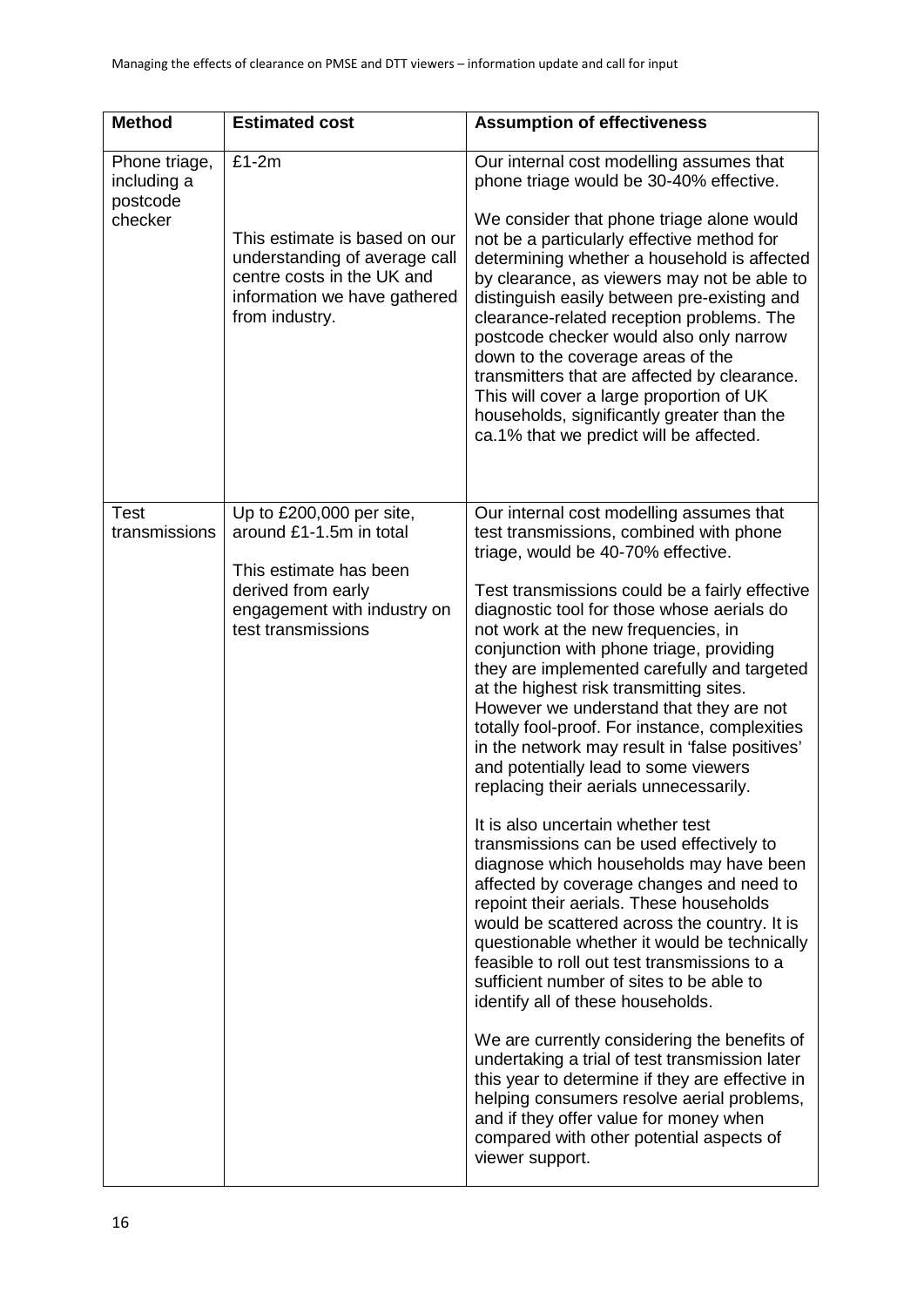| Installer<br>diagnosis | £40-50 per household<br>This is based on our<br>understanding of typical<br>service call fees for installers<br>to diagnose faults or test for<br>signals | Our internal cost modelling assumes that<br>installer-led triage, combined with test<br>transmissions and phone triage, would be<br>70-95% effective<br>We believe this would be the most effective<br>form of triage, although it would also be the<br>most time and labour-intensive, as it relies<br>on reputable aerials installers with specialist<br>knowledge to diagnose the source of a<br>household's reception problems. |
|------------------------|-----------------------------------------------------------------------------------------------------------------------------------------------------------|-------------------------------------------------------------------------------------------------------------------------------------------------------------------------------------------------------------------------------------------------------------------------------------------------------------------------------------------------------------------------------------------------------------------------------------|
|                        |                                                                                                                                                           |                                                                                                                                                                                                                                                                                                                                                                                                                                     |

3.38 We recognise that there is some uncertainty about the assumptions we have made for the costs and effectiveness of these triage methods. We therefore invite stakeholder input and evidence to help refine and substantiate our estimates and assumptions.

*Question 13: Do you have any additional information to further inform our cost estimates and assumptions of the effectiveness for the different triage methods? Are there any other triage methods which should be considered? Please provide supporting evidence for any adjustments you think may be relevant to our current estimates.*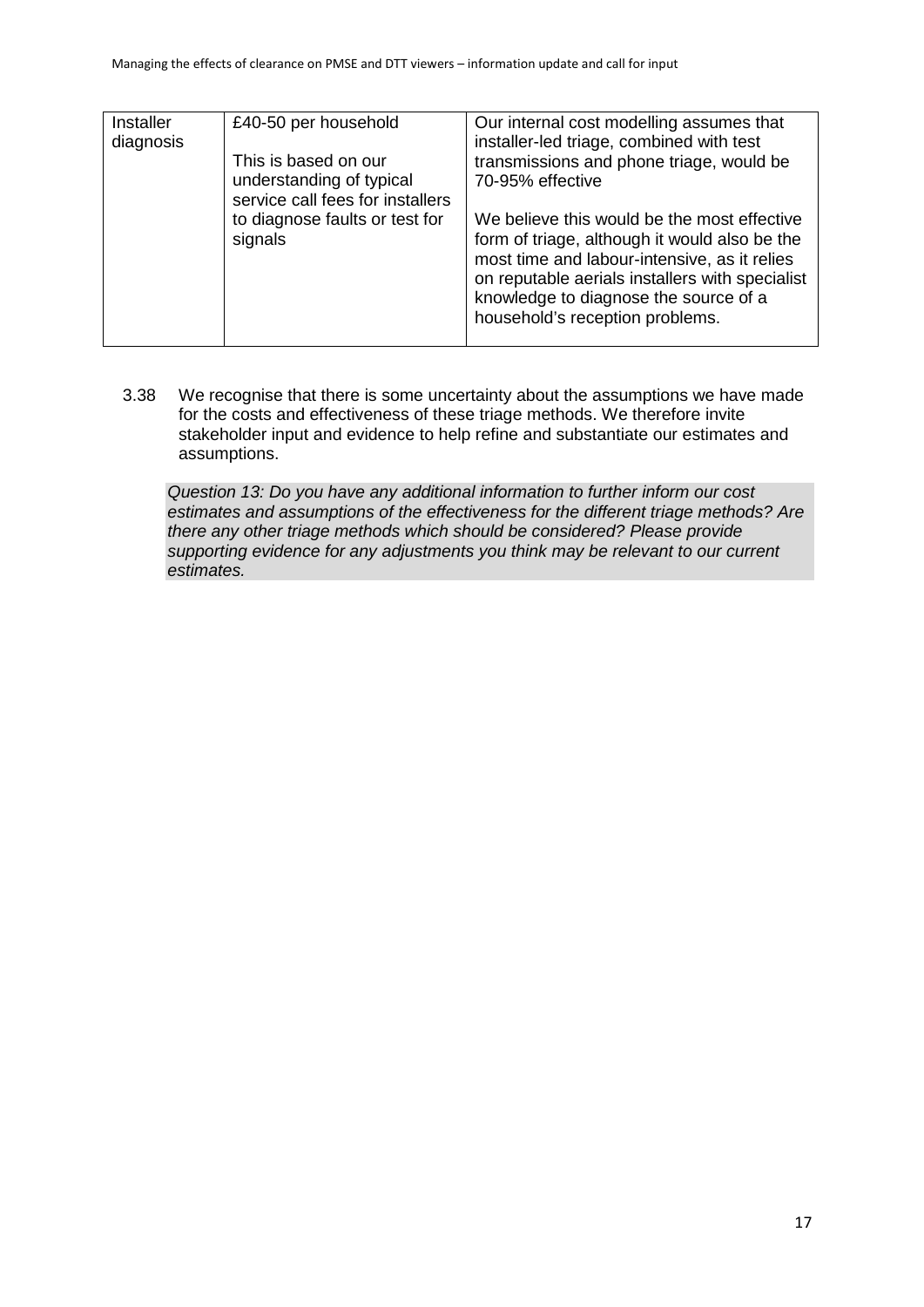### **Section 4**

# <span id="page-20-0"></span>The impacts and costs on PMSE users from 700 MHz clearance

4.1 In this section we discuss the implications of the 700 MHz clearance programme for PMSE users with equipment that tunes to this band. First we reprise the assessment of PMSE equipment replacement costs from our 2014 Statement<sup>[18](#page-20-1)</sup> and seek feedback on whether there have been any developments since 2014 which would warrant us revising this assessment. Second, we seek evidence on PMSE stakeholders' ability to fund these costs.

## **We estimate that up to 20,000 pieces of PMSE equipment may need replacing**

- 4.2 Audio PMSE devices such as wireless microphones, in ear monitors, and talkback/intercom systems use spectrum between 470 MHz and 790 MHz. This is the main source of spectrum for these types of device.
- 4.3 Once we have completed the 700 MHz clearance programme, PMSE users will no longer be able to access the 700 MHz band. This will mean that they need to replace:
	- all PMSE equipment which operates exclusively in the 700 MHz band;
	- a proportion of equipment that has a tuning range which extends both above and below 694 MHz (i.e. which lies within and immediately below the 700 MHz band). This is because change of use of the 700 MHz band will reduce such equipment's usable tuning range. In some instances this reduction may be sufficiently material that it renders the equipment unfit for its intended purpose; and
	- a proportion of equipment whose tuning range falls within the 470 MHz-694 MHz spectrum and is used in a fixed location. This is because revisions to the DTT frequency plan will mean that the spectrum which is available for PMSE will change in some locations.
- 4.4 In our 2014 Statement, we estimated that PMSE stakeholders may need to replace up to 20,000 pieces of equipment due to 700 MHz clearance. This estimate was based on the results of a survey of PMSE which we undertook in 2013 (the 'PMSE equipment survey'). The survey involved asking a selection of large hiring companies, theatres and other owners of PMSE equipment to provide information on: the tuning range of their equipment; the approximate value of their equipment; when they purchased it; and when they intended to replace it<sup>[19](#page-20-2)</sup>.

<span id="page-20-2"></span><span id="page-20-1"></span> $18 \frac{\text{http://stakeholders.ofcom.org.uk/consultations/700MHz/statement/}}{19}$  $18 \frac{\text{http://stakeholders.ofcom.org.uk/consultations/700MHz/statement/}}{19}$  $18 \frac{\text{http://stakeholders.ofcom.org.uk/consultations/700MHz/statement/}}{19}$ <br>
<sup>19</sup> We presented the results of this survey in annex 12 of our May 2014 consultation document.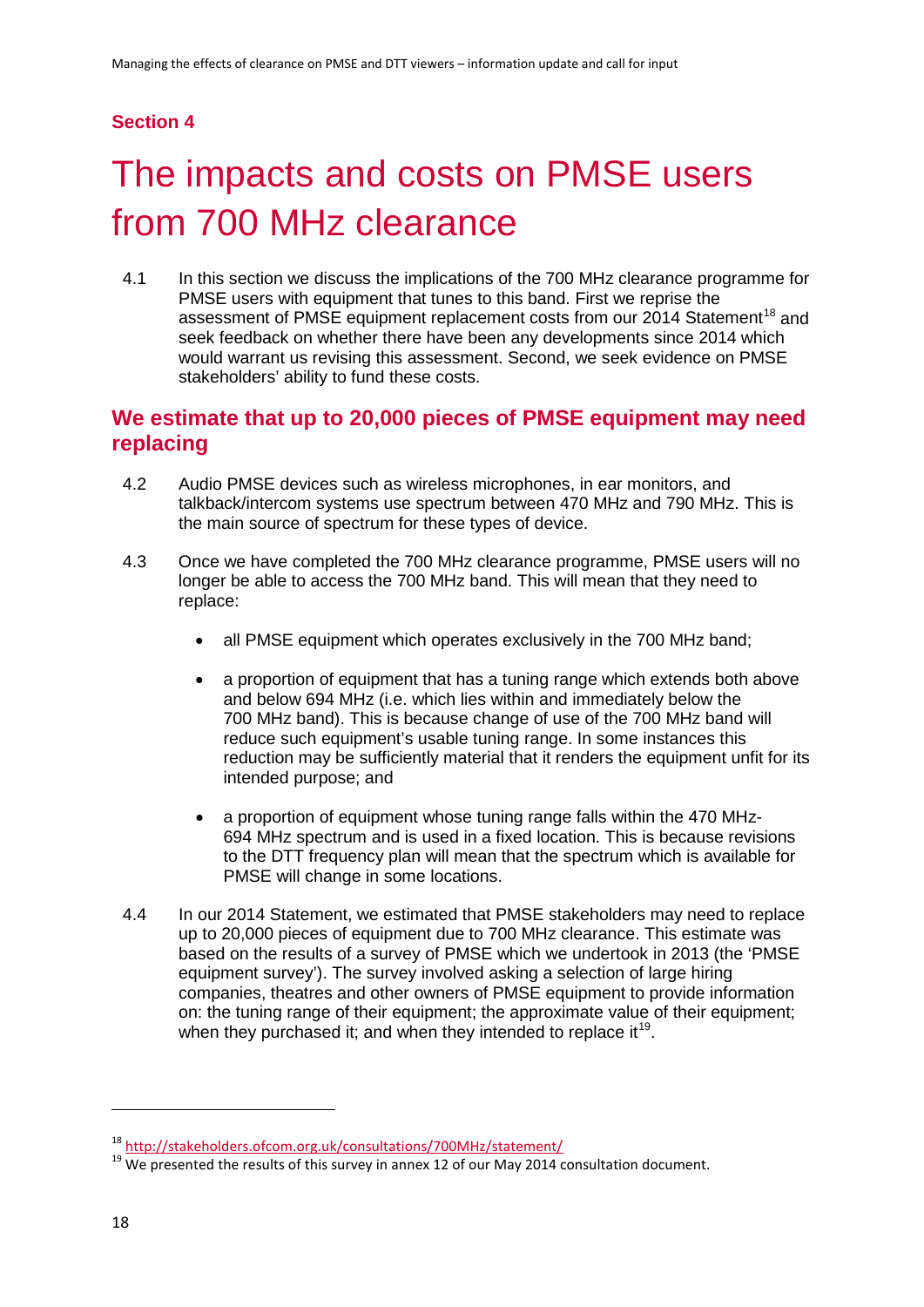4.5 We anticipate that some PMSE equipment owners will replace their equipment with radio microphones which function in the newly allocated 960-1164 MHz band. Others will make use of the 470-694 MHz band. There is currently no PMSE equipment which operates in the 960-1164 MHz band on the market. We discuss timelines for equipment development in the 960-1164 MHz band in our recent consultation on *Maximising the benefits of 700MHz clearance[20](#page-21-1)* and have not covered this in this CFI.

*Question 14: Have there been any developments since 2014 which would affect our estimate of the amount of equipment that PMSE users will need to replace as a result of 700 MHz clearance?*

### **We estimate this will cost £14m-25m in 2016 NPV**

- 4.6 In our 2014 Statement, we estimated that a change of use of the 700 MHz band would result in PMSE equipment replacement costs of £13m -21m in 2014 NPV, assuming clearance takes place at the start of 2022. If we were to clear the band in Q2 2020, as proposed in our March 2016 Consultation, then this would translates to £14m – 25m in 2016 NPV.
- 4.7 The 2014 Statement sought to describe the incremental effects of 700 MHz clearance, measured against a counterfactual in which we did not clear the band. PMSE users would have had to replace their equipment at some point in the future in this counterfactual. The cost estimates in the 2014 Statement therefore relate to the incremental cost of users replacing equipment earlier than they otherwise would have, rather than the full cash cost of the equipment. For illustrative purposes, our estimate of the full cash costs of replacing or modifying all equipment affected by 700 MHz clearance totals £45m – 55m, adjusting for inflation.
- 4.8 In order to generate these cost estimates we used information from the PMSE equipment survey about the price of PMSE equipment; the asset life of equipment; and the total amount of equipment that would need to be replaced. Further details of the methodology underpinning the cost estimate can be found in our 2014 Statement and the 2014 Consultation<sup>21</sup>. Our estimate factors in costs that PMSE users may incur when decommissioning equipment (e.g. paying for workers to strip redundant equipment out of theatres). As explained in our 2014 Statement, we have assumed that these are equivalent to 5% of the equipment replacement cost (this estimate is based on examples from channel 69 clearance).
- <span id="page-21-0"></span>4.9 [Table 3](#page-21-0) below shows the information about average equipment prices, and how this would vary depending on the tuning range of the equipment, which we extracted from the survey and fed into our cost estimate.

<span id="page-21-2"></span><span id="page-21-1"></span><sup>&</sup>lt;sup>20</sup> <http://stakeholders.ofcom.org.uk/consultations/maximising-benefits-700MHz-clearance/><br><sup>21</sup> <http://stakeholders.ofcom.org.uk/consultations/700MHz/>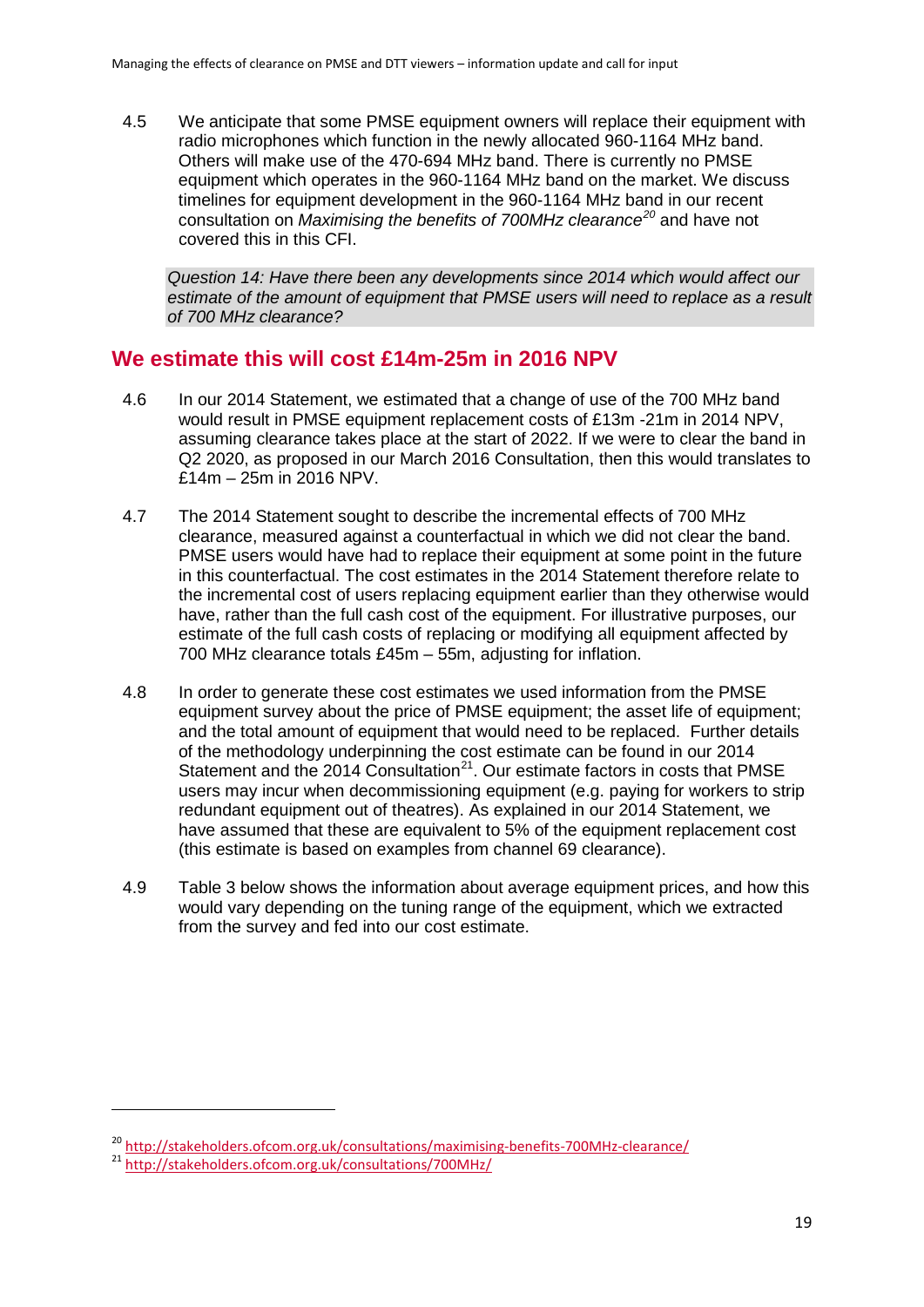### **Table 3 Average PMSE equipment prices (2016 NPV)**

| <b>Tuning Range (MHz)</b>        | Average equipment price (£) |  |
|----------------------------------|-----------------------------|--|
| <b>Wireless Microphones:</b>     |                             |  |
| $0 - 50$                         | 1,580                       |  |
| $50 - 100$                       | 1,756                       |  |
| $100 - 200$                      | 2,799                       |  |
| $200 +$                          | 2,751                       |  |
| In-ear monitors (IEMs):          |                             |  |
| $0 - 50$                         | 689                         |  |
| $50 - 100$                       | 1,258                       |  |
| $100+$                           | 1,634                       |  |
| Talkback equipment <sup>22</sup> |                             |  |
| $0 - 50$                         | 1,658                       |  |
| $50 - 100$                       | 2,571                       |  |
| 100+                             | 2,850                       |  |

*Question 15: Are you aware of any developments since the 2014 Statement that would affect our cost estimates?*

*Question 16: Do you have any information or evidence of the likely unit cost of new equipment which operates in the 960-1164 MHz band?*

### **We welcome feedback on the impact of these costs for the PMSE sector**

- 4.10 We have identified four broad groups of PMSE equipment owners that 700 MHz clearance will affect. The entities within these groups vary in nature (e.g. size) and core organisational purpose and will be affected to different extents. [Table 4](#page-23-0) below:
	- lists the categories of PMSE equipment owner we have identified; and
	- sets out our estimate of the proportion of the total stock of PMSE equipment operating in the 700 MHz band which they account for. We have used information from our PMSE licensing database as the basis for this estimate.

<span id="page-22-0"></span><sup>&</sup>lt;sup>22</sup> These figures may not necessarily represent a meaningful average as the sample size of talkback equipment in our survey was much smaller than that of wireless microphones and in-ear monitors.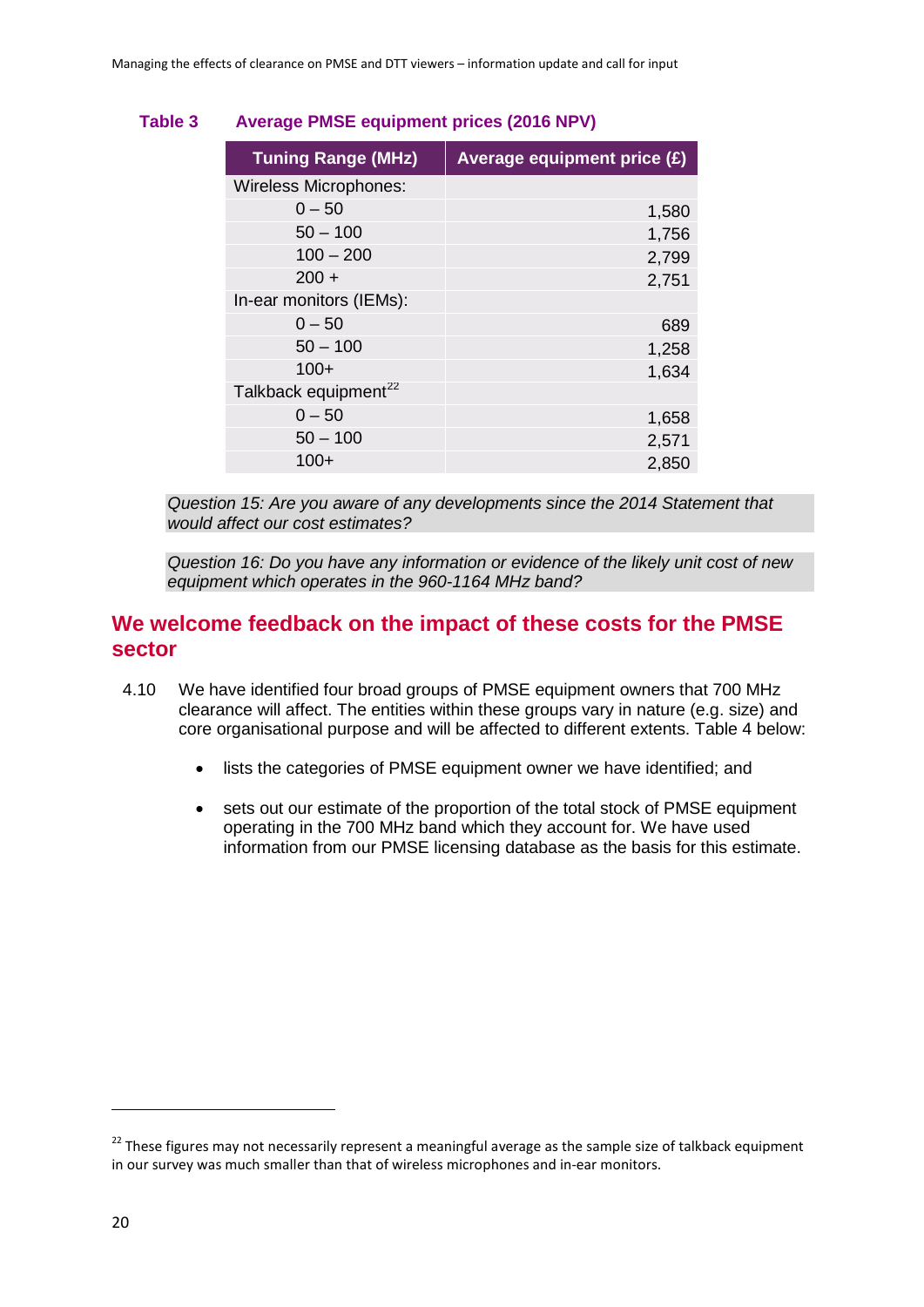#### <span id="page-23-0"></span>**Table 4 Percentage of equipment owned by different groups of PMSE owner**

| <b>Category of PMSE equipment owner</b>                                                                                                                                                                     | % of affected<br>equipment<br>owned |  |
|-------------------------------------------------------------------------------------------------------------------------------------------------------------------------------------------------------------|-------------------------------------|--|
| Hire companies (i.e. companies which hire out PMSE<br>equipment, to theatrical productions, sports events, music<br>events etc.)                                                                            | 45%                                 |  |
| Freelance contractors (i.e. freelance sound<br>engineers/producers who own equipment and use it to<br>provide services to event organisers)                                                                 | 14%                                 |  |
| Owner operators - PMSE integral to business model (i.e.<br>venue operators or production companies who own<br>equipment)                                                                                    |                                     |  |
| Owner operators – PMSE supplementary to business model<br>(i.e. churches, schools, conference centres and other<br>business who own equipment but are not dependent on it for<br>their continued operation) | 41%                                 |  |

*Question 17: Have we correctly identified the main categories of PMSE user that 700 MHz clearance will affect? If not, please provide examples of stakeholders which do not fit broadly into any of the groups mentioned.*

*Question 18: Do you have any comments on our assessment of the proportion of equipment the different users types account for?*

- 4.11 In order to inform our advice to Government, we have developed a questionnaire seeking to gather information about key financial indicators for PMSE stakeholders e.g. PMSE users' access to liquid assets and ability to secure credit to finance equipment replacement. Respondents can find this here.
- 4.12 We invite PMSE stakeholders that are likely to be affected by clearance to fill in the questionnaire and email it to [700ClearanceCFI@ofcom.org.uk.](mailto:700ClearanceCFI@ofcom.org.uk) Subject to information availability, the questionnaire should take should take no more than 20 minutes to complete. We will hold the information you supply confidentially and we will only present it to Government in aggregate form, without identifying individual respondents.

*Question 19: In addition to any information provided in response to the survey, do you have any other evidence as to how clearance may financially affect each of the different categories of PMSE equipment owner identified above?*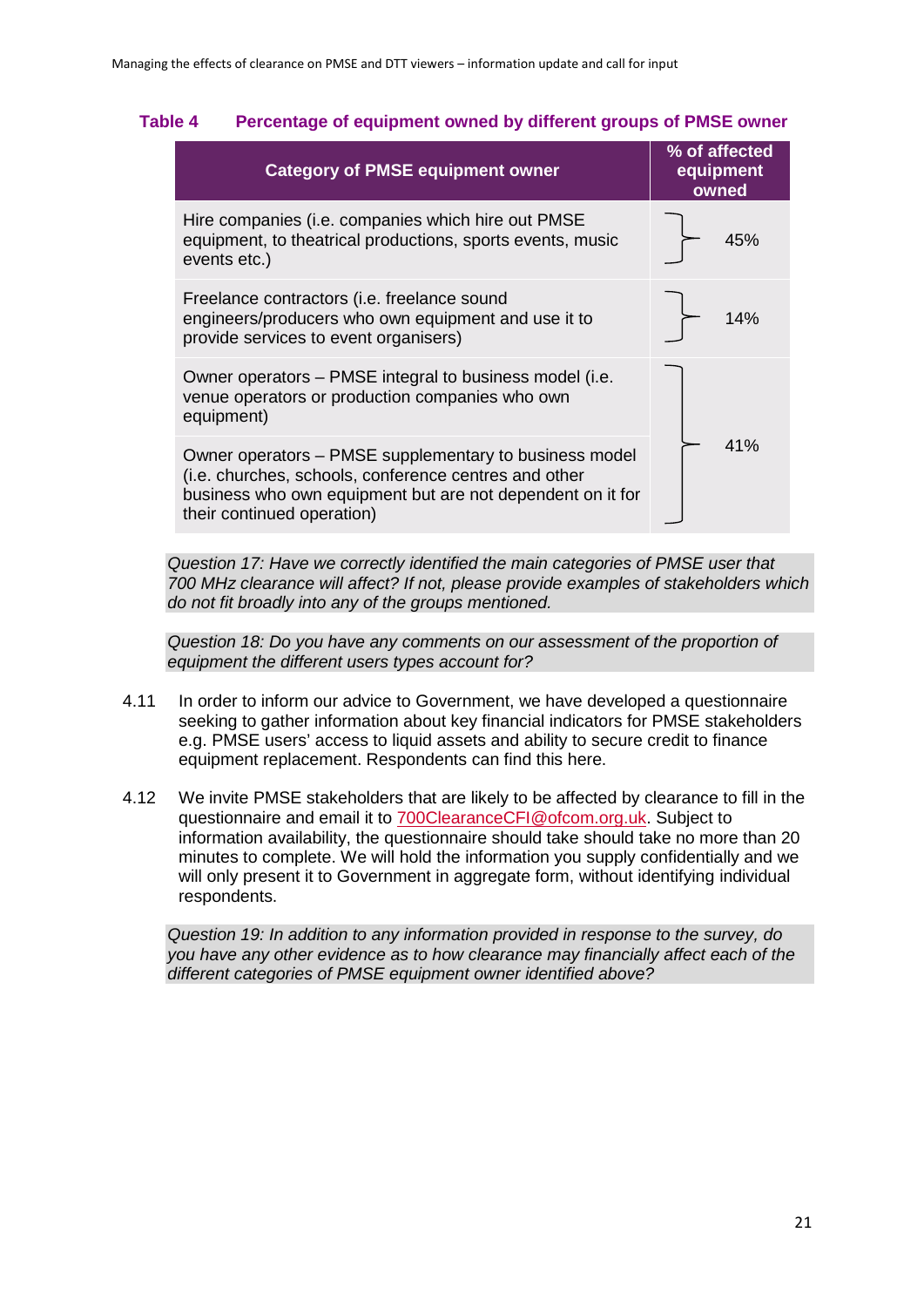## **Section 5**

# <span id="page-24-0"></span>**Next Steps**

- 5.1 Once we have received responses to this call for inputs we will provide advice to Government on DTT viewer support and PMSE funding. This advice will reflect evidence respondents provide to us. In addition, it will take into account any relevant evidence provided to us in responses to our March consultation as well as any relevant information from the proposed technical plan for clearance which the DTT multiplex operators are due to provide us in May 2016.
- 5.2 We will provide stakeholders with further information about our next steps once Government has announced its decision as to whether to provide funding for viewer support and PMSE equipment replacement.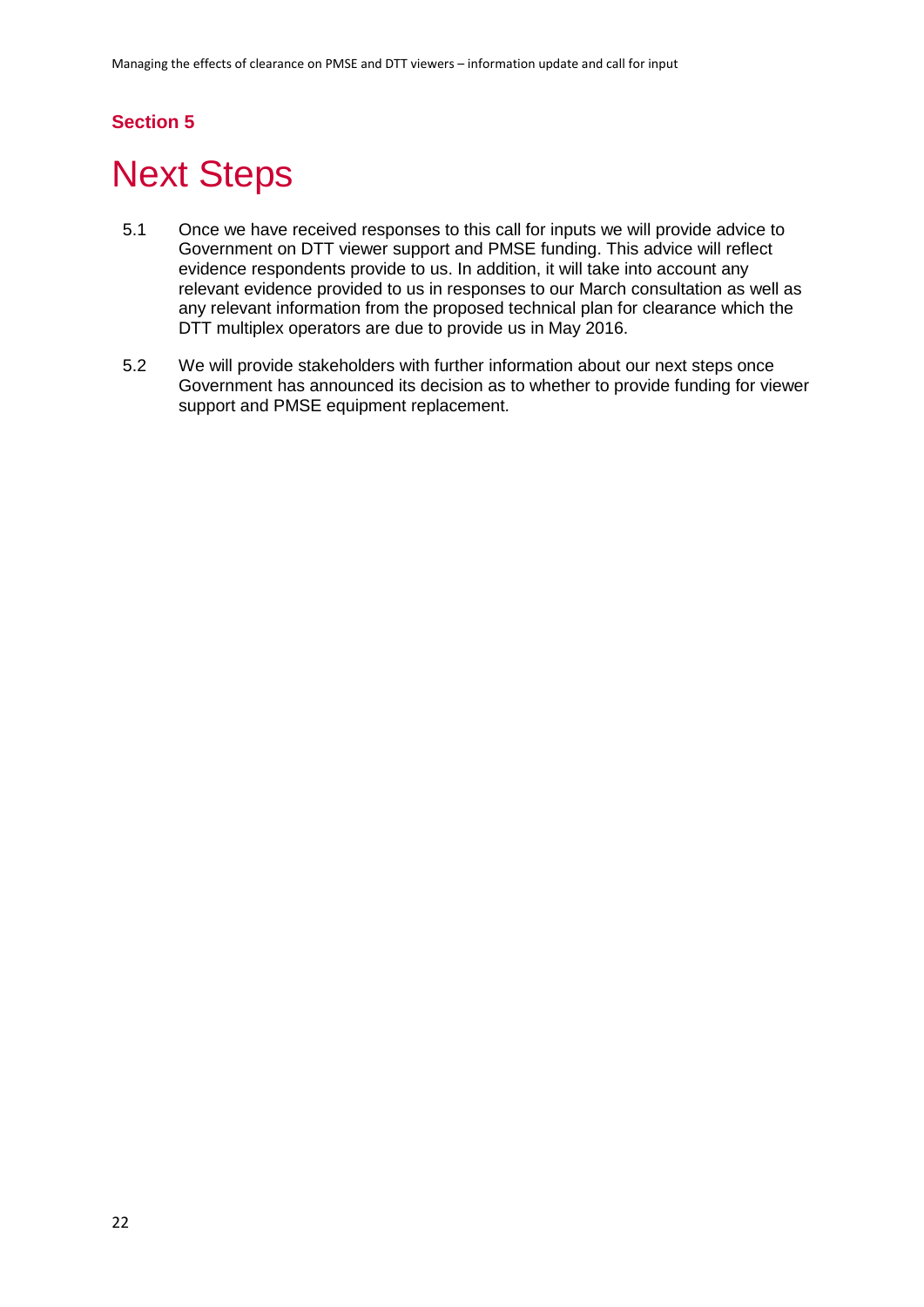### **Annex 1**

# <span id="page-25-0"></span>Responding to this call for input

### **How to respond**

- A1.1 Ofcom invites written views and comments on the issues raised in this document, to be made **by 5pm on 13 May 2016**.
- A1.2 Ofcom strongly prefers to receive responses using the online web form at [http://stakeholders.ofcom.org.uk/consultations/700-clearance-cfi/,](http://stakeholders.ofcom.org.uk/consultations/700-clearance-cfi/) as this helps us to process the responses quickly and efficiently. We would also be grateful if you could assist us by completing a response cover sheet (see Annex 3), to indicate whether or not there are confidentiality issues. This response coversheet is incorporated into the online web form questionnaire.
- A1.3 For larger responses particularly those with supporting charts, tables or other data - please email [700ClearanceCFI@ofcom.org.uk](mailto:700ClearanceCFI@ofcom.org.uk) attaching your response in Microsoft Word format, together with a CFI response coversheet.
- A1.4 For the PMSE financial questionnaire, found here, please email [700ClearanceCFI@ofcom.org.uk,](mailto:700ClearanceCFI@ofcom.org.uk) attaching the Microsoft Excel document and putting "Data request" in the subject line of the email.
- A1.5 Responses may alternatively be posted or faxed to the address below, marked with the title of the CFI.

Jon Higham Floor 3 Spectrum Policy Group Riverside House 2A Southwark Bridge Road London SE1 9HA

- A1.6 Note that we do not need a hard copy in addition to an electronic version. Ofcom will acknowledge receipt of responses if they are submitted using the online web form but not otherwise.
- A1.7 It would be helpful if your response could include direct answers to the questions asked in this document, which are listed together at Annex 4. It would also help if you can explain why you hold your views and how Ofcom's proposals would impact on you.

### **Further information**

A1.8 If you want to discuss the issues and questions raised in this CFI, or need advice on the appropriate form of response, please contact Jon Higham on 020 7981 3673.

## **Confidentiality**

A1.9 We believe it is important for everyone interested in an issue to see the views expressed by consultation respondents. We will therefore usually publish all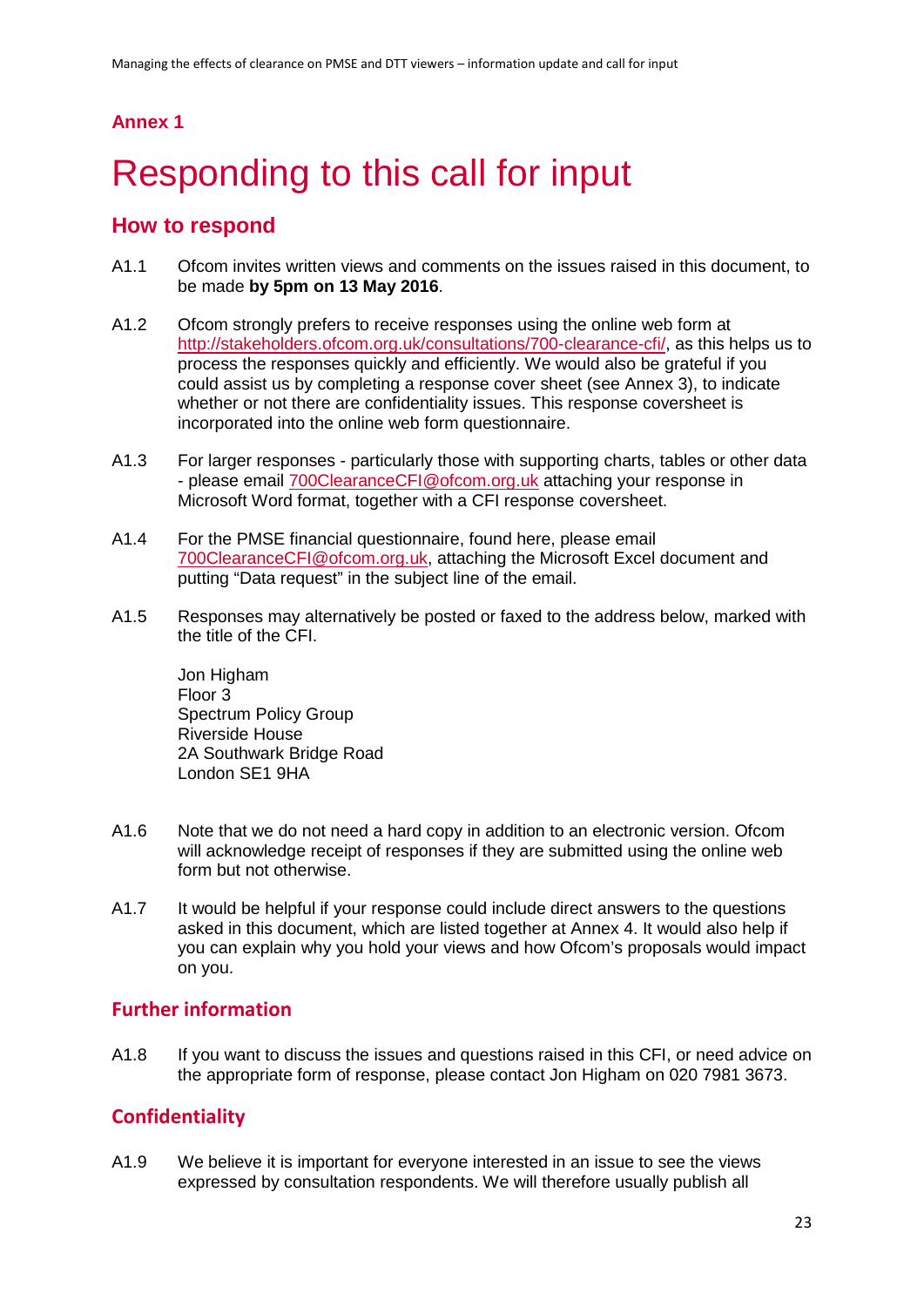responses on our website, [www.ofcom.org.uk,](http://www.ofcom.org.uk/) ideally on receipt. If you think your response should be kept confidential, can you please specify what part or whether all of your response should be kept confidential, and specify why. Please also place such parts in a separate annex.

- A1.10 We will not, however, seek to publish PMSE stakeholders responses to the separate financial questionnaire. Information submitted in this questionnaire will be treated as strictly confidential and will only be presented to Government in an anonymised and aggregated form.
- A1.11 If someone asks us to keep part or all of a response confidential, we will treat this request seriously and will try to respect this. But sometimes we will need to publish all responses, including those that are marked as confidential, in order to meet legal obligations.
- A1.12 Please also note that copyright and all other intellectual property in responses will be assumed to be licensed to Ofcom to use. Ofcom's approach on intellectual property rights is explained further on its website at [http://www.ofcom.org.uk/terms](http://www.ofcom.org.uk/terms-of-use/)[of-use/](http://www.ofcom.org.uk/terms-of-use/)

### **Next steps**

- A1.13 Following the end of the consultation period, Ofcom intends to publish a statement in summer 2016.
- A1.14 Please note that you can register to receive free mail Updates alerting you to the publications of relevant Ofcom documents. For more details please see: <http://www.ofcom.org.uk/email-updates/>

### **Ofcom's consultation processes**

- A1.15 Ofcom seeks to ensure that responding to a consultation is easy as possible. For more information please see our consultation principles in Annex 2.
- A1.16 If you have any comments or suggestions on how Ofcom conducts its consultations, please call our consultation helpdesk on 020 7981 3003 or e-mail us at [consult@ofcom.org.uk](mailto:consult@ofcom.org.uk) . We would particularly welcome thoughts on how Ofcom could more effectively seek the views of those groups or individuals, such as small businesses or particular types of residential consumers, who are less likely to give their opinions through a formal consultation.
- A1.17 If you would like to discuss these issues or Ofcom's consultation processes more generally you can alternatively contact Graham Howell, Secretary to the Corporation, who is Ofcom's consultation champion:

Graham Howell **Ofcom** Riverside House 2a Southwark Bridge Road London SE1 9HA

Tel: 020 7981 3601

Email [Graham.Howell@ofcom.org.uk](mailto:Graham.Howell@ofcom.org.uk)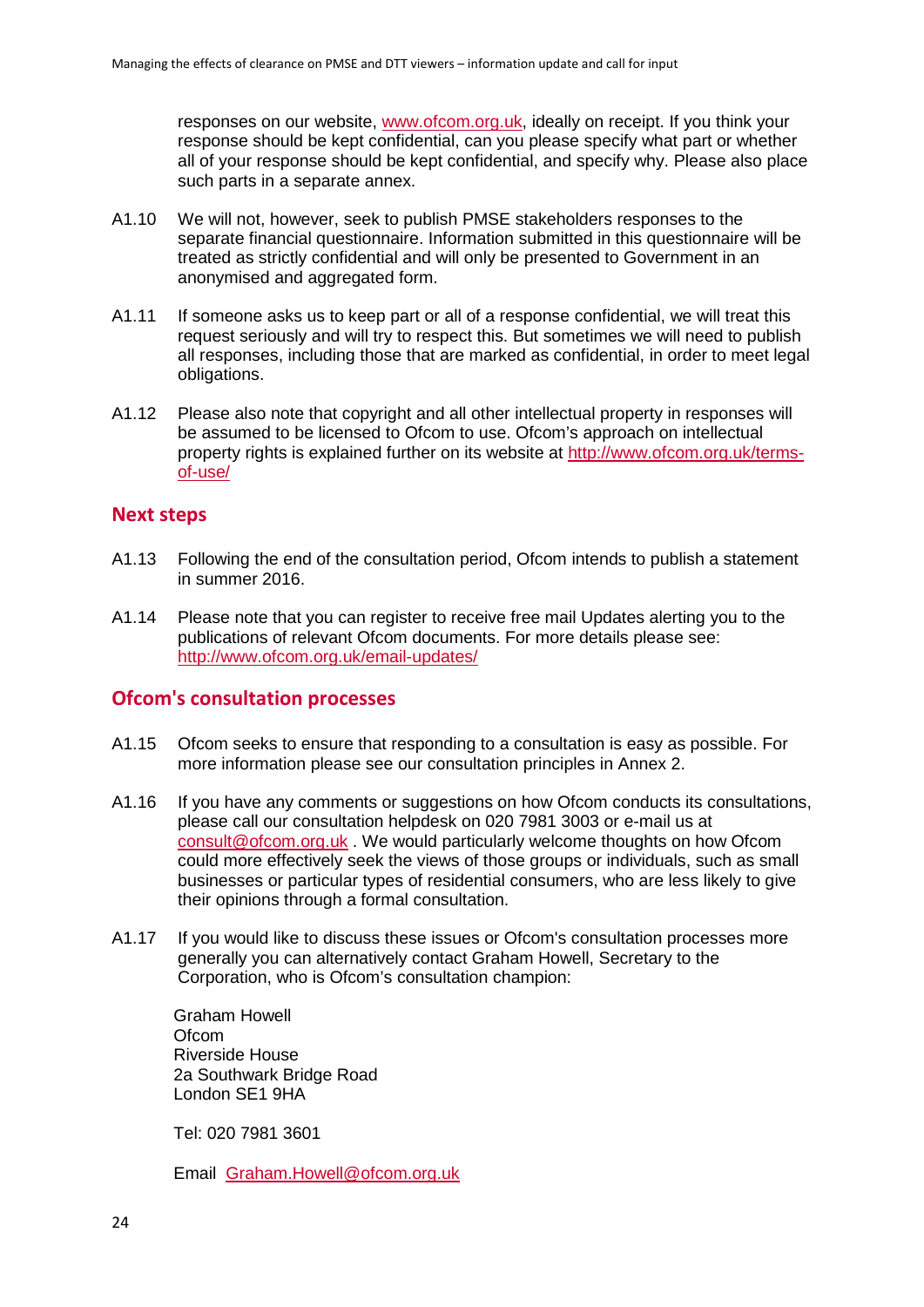## **Annex 2**

# <span id="page-27-0"></span>**Ofcom's consultation principles**

A2.1 Ofcom has published the following seven principles that it will follow for each public written consultation:

### **Before the consultation**

A2.2 Where possible, we will hold informal talks with people and organisations before announcing a big consultation to find out whether we are thinking in the right direction. If we do not have enough time to do this, we will hold an open meeting to explain our proposals shortly after announcing the consultation.

## **During the consultation**

- A2.3 We will be clear about who we are consulting, why, on what questions and for how long.
- A2.4 We will make the consultation document as short and simple as possible with a summary of no more than two pages. We will try to make it as easy as possible to give us a written response. If the consultation is complicated, we may provide a shortened Plain English Guide for smaller organisations or individuals who would otherwise not be able to spare the time to share their views.
- A2.5 We will consult for up to 10 weeks depending on the potential impact of our proposals.
- A2.6 A person within Ofcom will be in charge of making sure we follow our own guidelines and reach out to the largest number of people and organisations interested in the outcome of our decisions. Ofcom's 'Consultation Champion' will also be the main person to contact with views on the way we run our consultations.
- A2.7 If we are not able to follow one of these principles, we will explain why.

## **After the consultation**

A2.8 We think it is important for everyone interested in an issue to see the views of others during a consultation. We would usually publish all the responses we have received on our website. In our statement, we will give reasons for our decisions and will give an account of how the views of those concerned helped shape those decisions.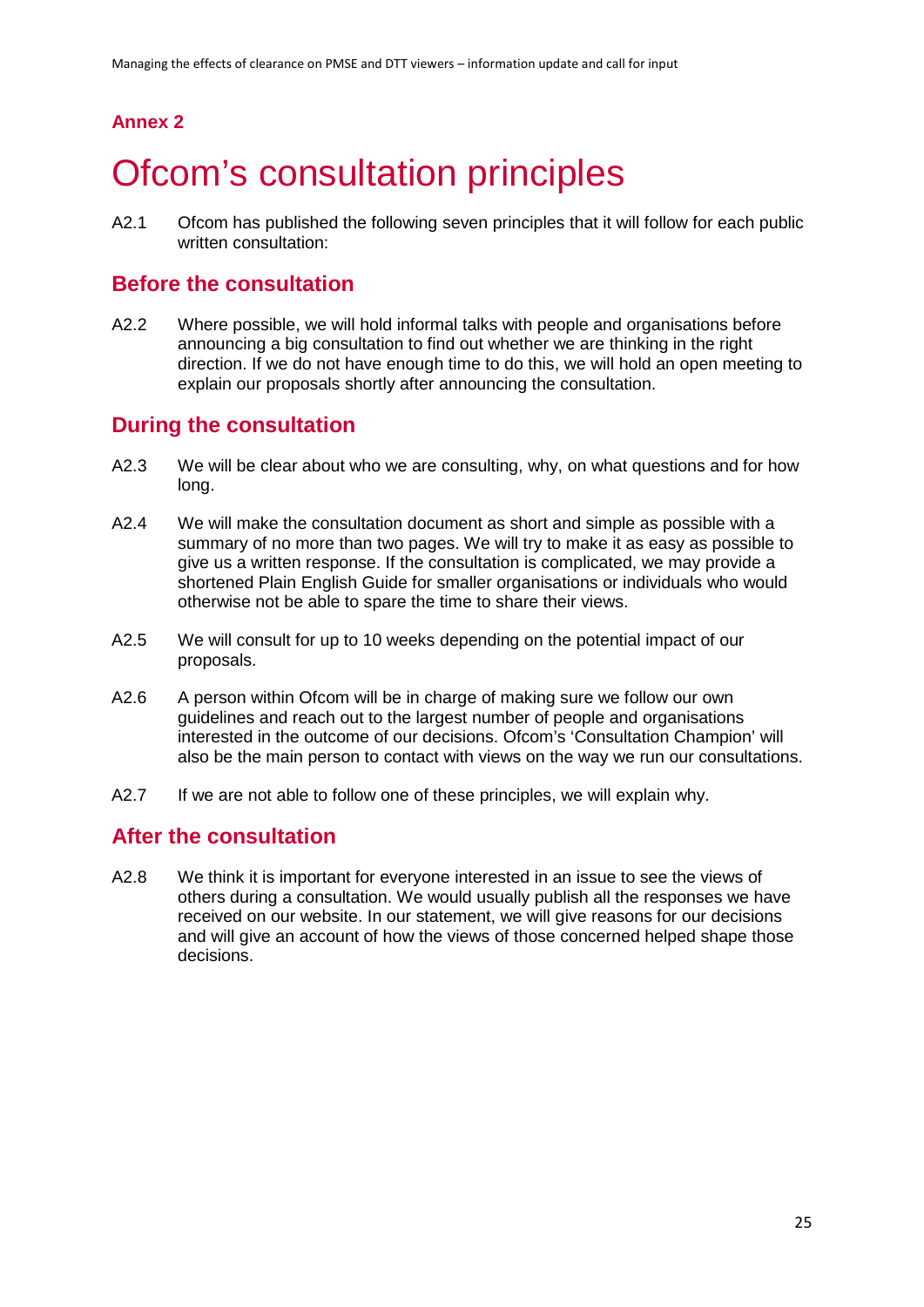## **Annex 3**

# <span id="page-28-0"></span>Call for input response cover sheet

- A3.1 In the interests of transparency and good regulatory practice, we will publish all consultation responses in full on our website, [www.ofcom.org.uk.](http://www.ofcom.org.uk/)
- A3.2 We have produced a coversheet for responses (see below) and would be very grateful if you could send one with your response (this is incorporated into the online web form if you respond in this way). This will speed up our processing of responses, and help to maintain confidentiality where appropriate.
- A3.3 The quality of consultation can be enhanced by publishing responses before the consultation period closes. In particular, this can help those individuals and organisations with limited resources or familiarity with the issues to respond in a more informed way. Therefore Ofcom would encourage respondents to complete their coversheet in a way that allows Ofcom to publish their responses upon receipt, rather than waiting until the consultation period has ended.
- A3.4 We strongly prefer to receive responses via the online web form which incorporates the coversheet. If you are responding via email, post or fax you can download an electronic copy of this coversheet in Word or RTF format from the 'Consultations' section of our website at [http://stakeholders.ofcom.org.uk/consultations/consultation-response-coversheet/.](http://stakeholders.ofcom.org.uk/consultations/consultation-response-coversheet/)
- A3.5 Please put any parts of your response you consider should be kept confidential in a separate annex to your response and include your reasons why this part of your response should not be published. This can include information such as your personal background and experience. If you want your name, address, other contact details, or job title to remain confidential, please provide them in your cover sheet only, so that we don't have to edit your response.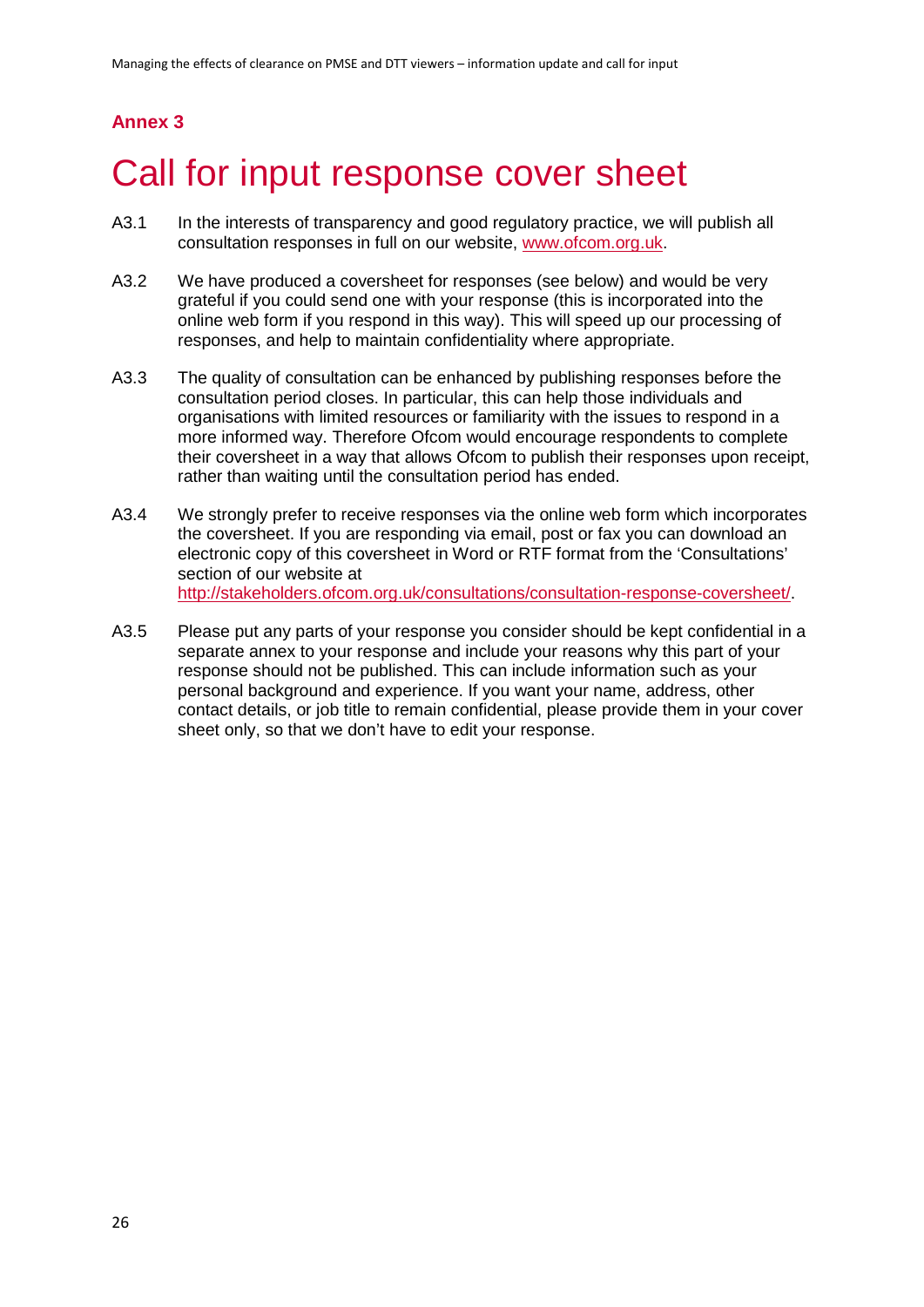## **Cover sheet for response to an Ofcom consultation/CFI**

| <b>BASIC DETAILS</b>                                                                                                                                                                                                                                                                                                                                                                                                                                                |  |  |
|---------------------------------------------------------------------------------------------------------------------------------------------------------------------------------------------------------------------------------------------------------------------------------------------------------------------------------------------------------------------------------------------------------------------------------------------------------------------|--|--|
| Consultation/CFI title:                                                                                                                                                                                                                                                                                                                                                                                                                                             |  |  |
| To (Ofcom contact):                                                                                                                                                                                                                                                                                                                                                                                                                                                 |  |  |
| Name of respondent:                                                                                                                                                                                                                                                                                                                                                                                                                                                 |  |  |
| Representing (self or organisation/s):                                                                                                                                                                                                                                                                                                                                                                                                                              |  |  |
| Address (if not received by email):                                                                                                                                                                                                                                                                                                                                                                                                                                 |  |  |
| <b>CONFIDENTIALITY</b>                                                                                                                                                                                                                                                                                                                                                                                                                                              |  |  |
| Please tick below what part of your response you consider is confidential, giving your<br>reasons why                                                                                                                                                                                                                                                                                                                                                               |  |  |
| Nothing<br>Name/contact details/job title                                                                                                                                                                                                                                                                                                                                                                                                                           |  |  |
| Whole response<br>Organisation                                                                                                                                                                                                                                                                                                                                                                                                                                      |  |  |
| Part of the response<br>If there is no separate annex, which parts?                                                                                                                                                                                                                                                                                                                                                                                                 |  |  |
| If you want part of your response, your name or your organisation not to be published, can<br>Ofcom still publish a reference to the contents of your response (including, for any<br>confidential parts, a general summary that does not disclose the specific information or<br>enable you to be identified)?                                                                                                                                                     |  |  |
| <b>DECLARATION</b>                                                                                                                                                                                                                                                                                                                                                                                                                                                  |  |  |
| I confirm that the correspondence supplied with this cover sheet is a formal consultation<br>response that Ofcom can publish. However, in supplying this response, I understand that<br>Ofcom may need to publish all responses, including those which are marked as confidential,<br>in order to meet legal obligations. If I have sent my response by email, Ofcom can disregard<br>any standard e-mail text about not disclosing email contents and attachments. |  |  |
| Ofcom seeks to publish responses on receipt. If your response is<br>non-confidential (in whole or in part), and you would prefer us to<br>publish your response only once the consultation has ended, please tick here.                                                                                                                                                                                                                                             |  |  |
| Name<br>Signed (if hard copy)                                                                                                                                                                                                                                                                                                                                                                                                                                       |  |  |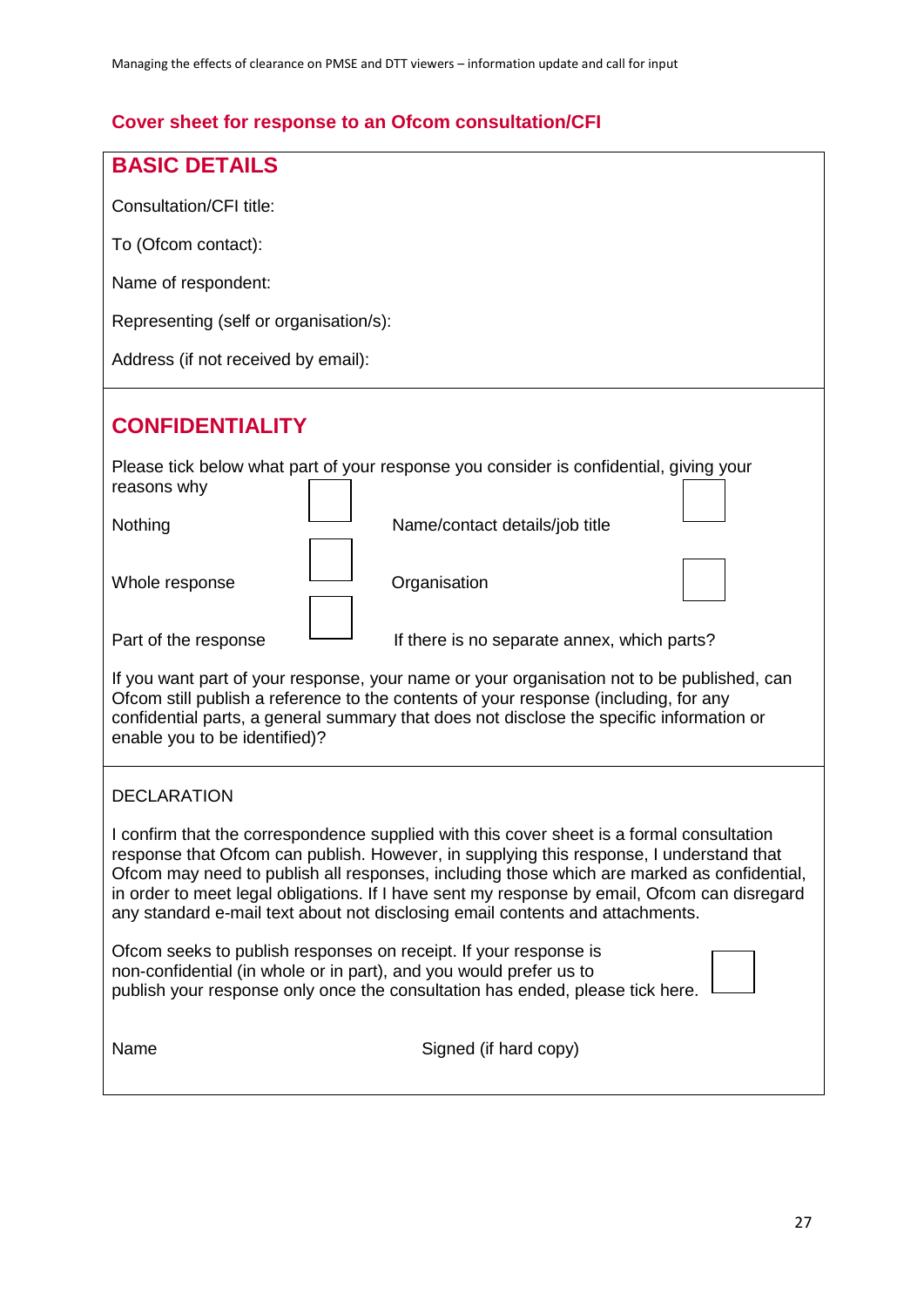### **Annex 4**

# <span id="page-30-0"></span>Call for input questions

*Question 1: Do you agree with our assessment of the number of viewers that will need to retune?*

*Question 2: Do you any comments on how viewers will find the retuning process and whether there are particular groups of viewers which will require greater consideration/assistance with the process? What help might they need?*

*Question 3: Do you have any information to suggest that our estimate for the number of households that will need to replace their aerials should be different?*

*Question 4: Do you have any information relevant to our assessment of the average cost of an aerial replacement?*

*Question 5: Do you have any evidence as to what proportion of viewers may struggle to bear the cost of an aerial replacement?*

*Question 6: Do you have any information to suggest that our estimate of the number of viewers that may need to repoint their aerials should be different?*

*Question 7: Do you have any information relevant to our estimate of the cost of aerial repoints or platform changes?*

*Question 8: Do you have any evidence as to what proportion of viewers may struggle to bear the cost of an aerial repoint or platform change?* 

*Question 9: Are there any other matters the viewer support scheme should cover?*

*Question 10: Are there any other elements a viewer information campaign would need to include? Do you have any comments on or further evidence to inform the above estimates of the cost of providing information and advice to viewers? Please provide supporting evidence for any adjustments that you think may be relevant.*

*Question 11: Do you have any comments on information which is relevant to our assessment of the potential costs of administering a help scheme?*

*Question 12: Do you have any evidence to further inform our assessment of the likelihood of viewers that suffer from un-related pre-existing reception problems erroneously making claims against a 700 MHz help scheme?*